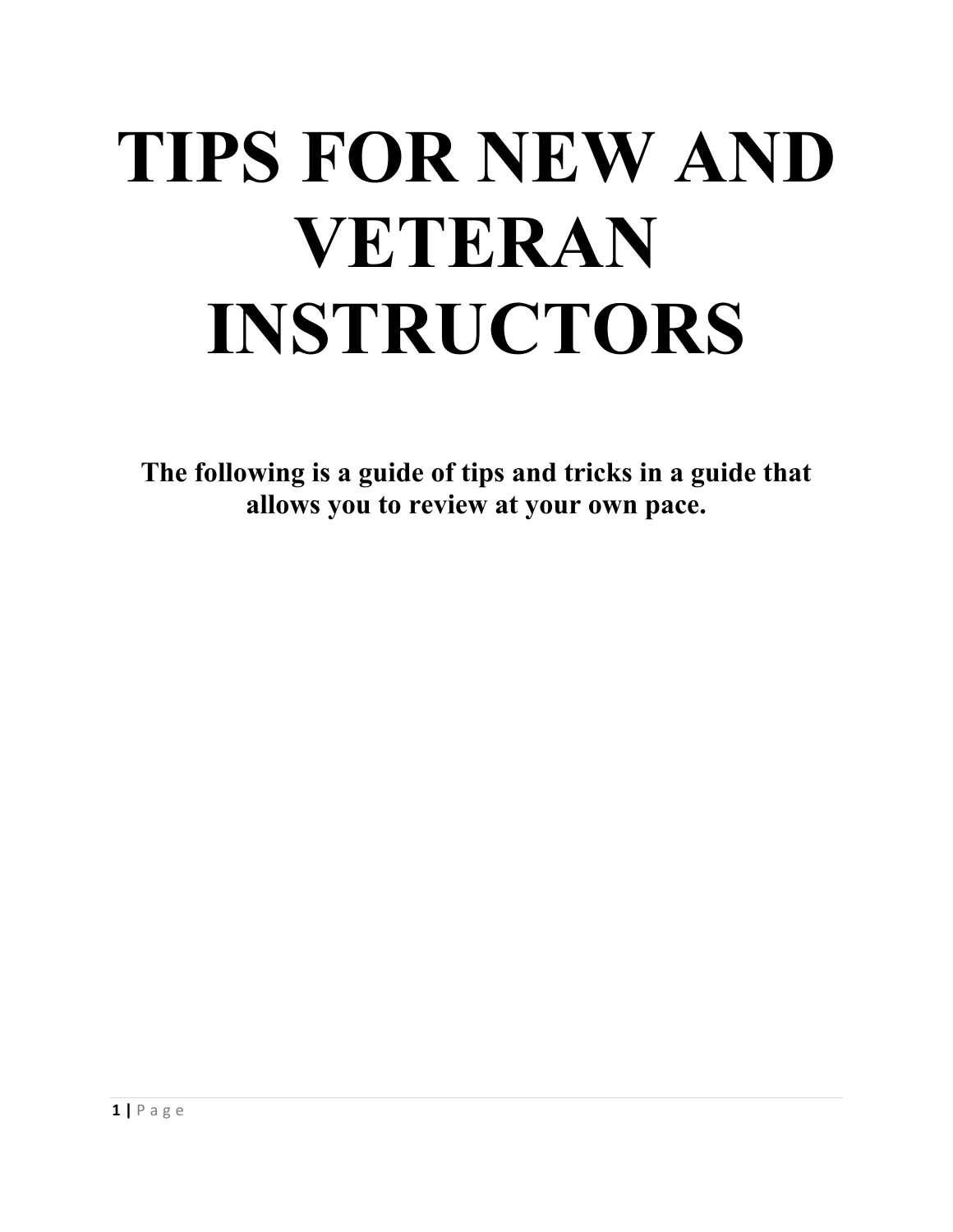# **Survival Strategies for Classroom Management**

Veteran instructors didn't get to where they are by luck. They put into place classroom survival strategies: I.E. Classroom Management (usually learned from their mentor or other veteran instructor) to help them bring structure and order from chaos. Let's look at several specific proven "survival strategies" that will help you organize your program into a well-run and respected professional classroom and lab/shop environment:

*Classroom management* is crucial in supporting a structured learning environment, especially when there are students in the classroom with behavioral/social exceptionalities. The best teachers with the best classroom management expertise are always prepared!

At the beginning of each session:

- What routines are in place to determine how the students enter the class?
- What routines are in place to ensure all students are actively engaged in the teaching / learning continuum?
- What signal is in place to get your students' attention?
- Do students know what to do at the start of the day, or any time during the session?
- What procedures are in place for the disobedient student?
- What do students do with returned homework, timecards, or notes from home?

During work times - whole or small group:

- What is the signal or routine for leaving your classroom?
- What is the procedure for the students finishing early? Be ready for this.
- How do you establish what the acceptable noise level is?
- How do students get help and when do they leave their seats?
- During a lecture, what is the process when students need to sharpen their pencils, go to the locker room/bathroom or put something in the trash or re-cycle bin?

Student Work:

- What is the routine for incomplete or missed work?
- What is the consequence for late work?
- Where do your students put completed work?
- How do you track student work?
- How long before you grade and return class or homework assignments?
- Have you explained your grading system and clearly defined your grading criteria?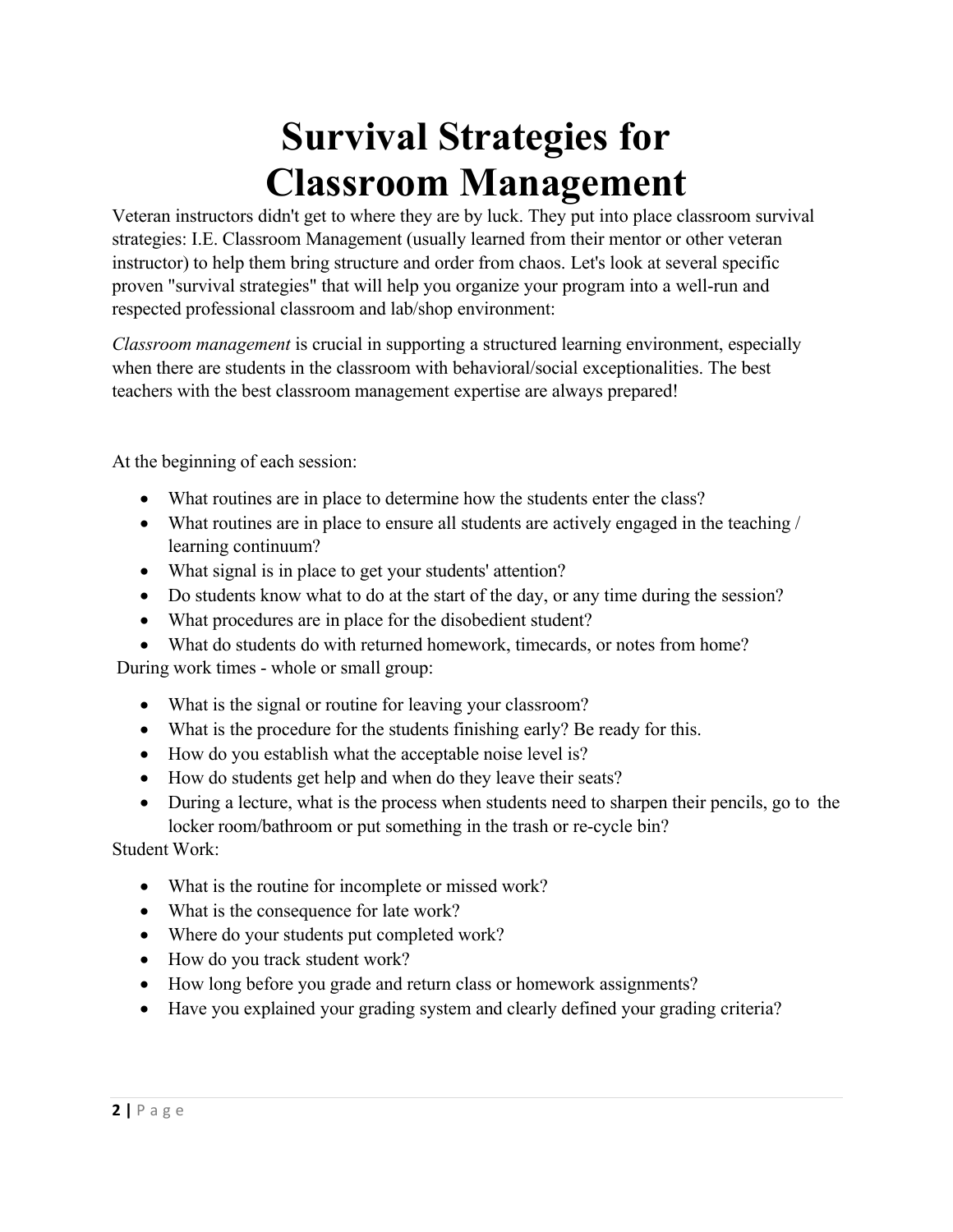Miscellaneous:

- What routines are in place for lab/shop, classroom clean up?
- What routines are in place for going to the locker room when class is in session?
- What routines are in place for dismissal?
- What are your expectations during group work to ensure students are on task?
- How do you know if your students are aware of all of your routines?
- What is the procedure if you or a student gets seriously injured in the lab/shop?
- How do you handle phone calls or e-mails to parents?

 How do you communicate class expectations and other general information to parents? When you are well prepared to 'handle' anything, you'll find that your discipline issues are well under control. Be prepared to have an answer for each item on the checklist - especially helpful for newer teachers.

# **Teaching Rules and Routines:**

The best strategies for establishing acceptable behaviors are those strategies that are pro-active and preventative. If you want cooperative student/students, they need to understand and be able to follow your rules and routines. Meeting this goal will ensure that you have a good learning environment.

First of all, you will need to communicate your expectations for acceptable behavior. How will you do this? You will teach the expectations, simply telling students about your expectations is not enough. The following steps will provide you with everything you need to meet with success:

- 1. Describe the acceptable behaviors with words and actions; be specific. For instance, instead of telling them to use acceptable voices, describe the levels of noise for the various activities. Demonstrate that you except silence during lecture period and reading time. Ask them to demonstrate what voices are used during group work, they should speak relatively quietly to their group members. Ask them who they should be talking to a group times.
- 2. Provide opportunities for students to practice expected behaviors. Be sure to focus on the students who experience behavior difficulties to demonstrate and tell you what the acceptable behaviors are in the various situations.
- 3. Provide honest and ongoing feedback. Always let your students know if they are behaving appropriately or if there is something they could be doing to improve their behavior. Be specific when telling students what it is about how they're behaving. For instance, you may say that you really liked the way that they put everything away so quickly and quietly. Give regular reminders and feedback, this will help to establish a great climate for learning.

What about the student that breaks the rules? This student should not be embarrassed. If there are other students around, you will need to bring the student to a spot that is away from the other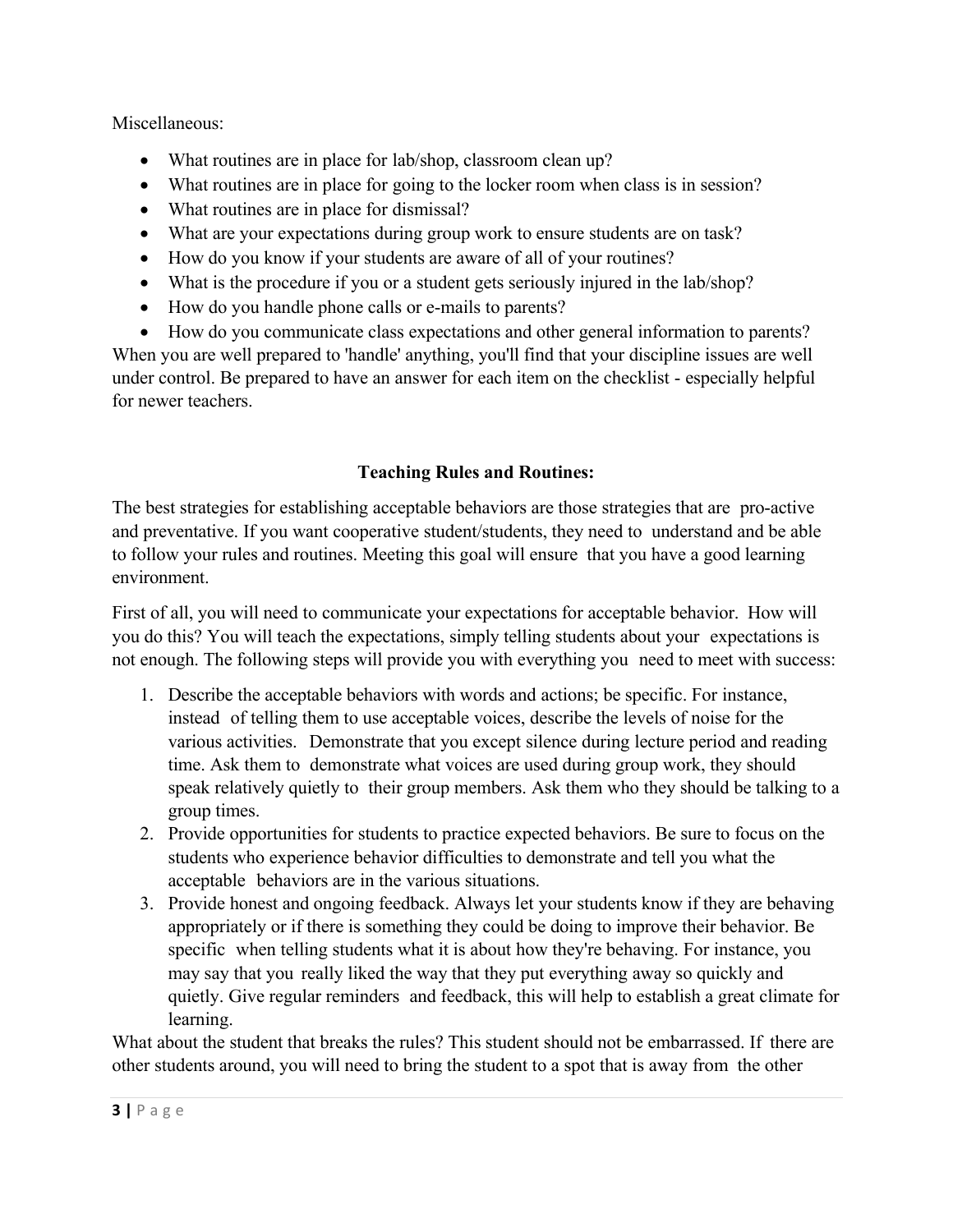students. Ask him/her why he/she thinks you've asked to speak with them. Usually they can tell you. Ask them how they should have handled the situation and what they'll do next time. Include them in the consequence that should happen. Sometimes they'll tell you that they should work alone or that they should give an apology. Your consequence needs to be logical and fit the behavior deviation.

Although you won't be able to predict absolutely every behavior problem that you may encounter, it will be possible to identify many of them. Once you are prepared for the most common behavior problems, you will be able to cope and be able to change many of them. It's often wise to prepare a list of potential behavior issues and preventative and reactive strategies that will lead to ongoing acceptable behaviors. Being prepared for and knowing how you'll handle behavior deviations is half the battle.

# **Develop Routines and Procedures**

The following practices will assist in maintaining order in classroom & lab/shop areas.

- Require students to report to class ON TIME
- Require students to change and get ready to work and learn
- Have a routine for taking attendance, making announcements, collecting information or student work and follow it daily
- Record absences and tardys every day
- Have a carefully prepared lesson ready for your students
- ALWAYS be prepared... Don't expect students to be prepared & organized if you are not
- Students want structure. Remember, you are probably one of the most stable influences in your students life
- Be in close proximity to where students are working
- Move around the area being sure to get close to everyone not just a few or those who are closest to your line of vision and hearing
- Use small group instruction techniques in the lab/shop, and explain the consequences of not working within your assigned group
- Group students according to ability, not with their friends
- Use upper classmen/women as instructional aids, shop foremen/women
- Establish start-up and shut-down procedures and make sure they are followed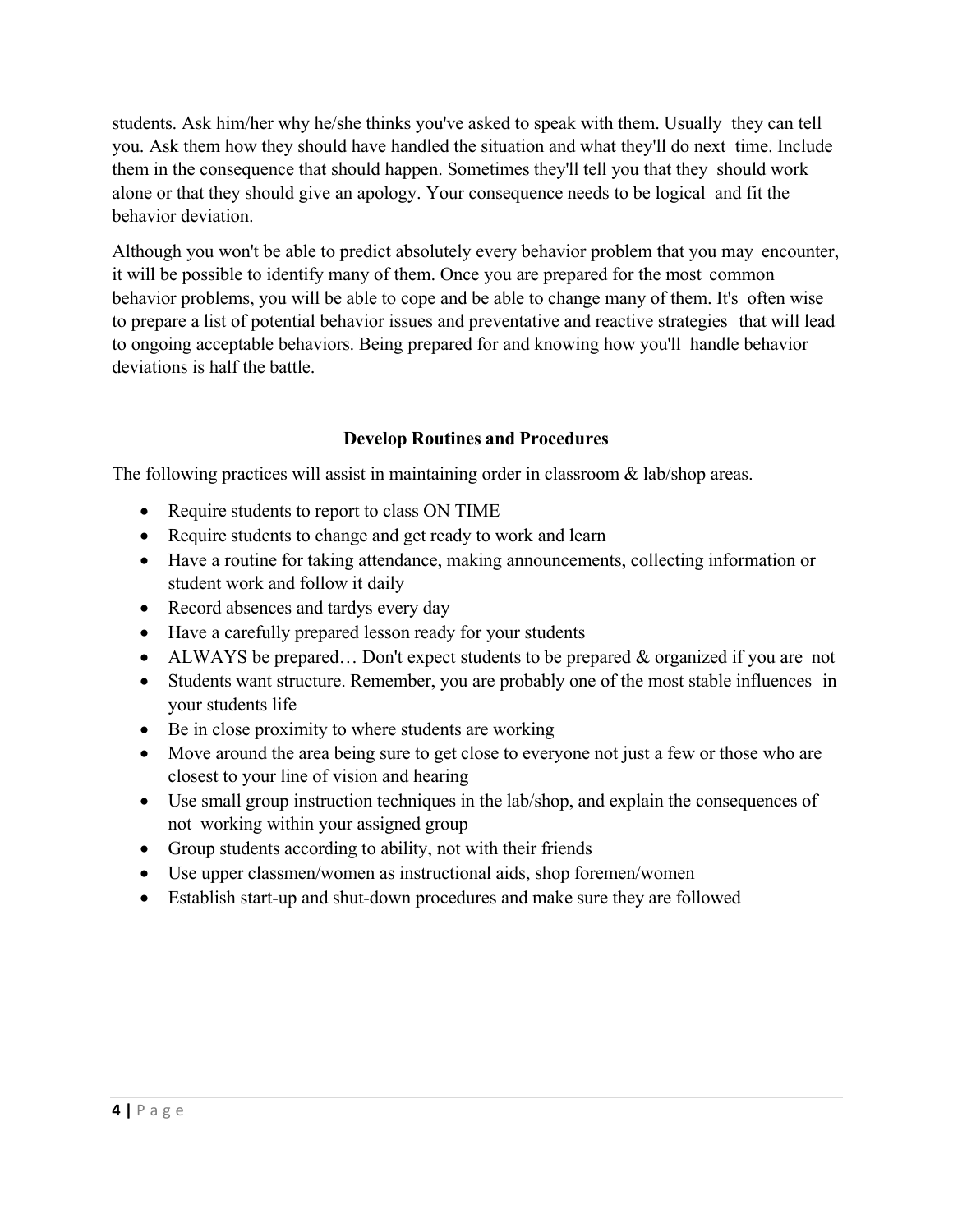Other classroom management tools:

- Weekly job assignment lists (lab foreman/woman, tool crib/toolbox manager, etc.)
- Weekly clean-up assignment lists
- Mark outside of textbooks with large numbers so you can quickly see if any books are missing
- Emergency procedure list (what to do if you or a students are seriously injured)
- Bins/holders for completed work
- Mailroom type holder for chapter handouts, integration worksheets, etc.
- All computer monitors facing where you can see them at a glance
- Tool storage system (pictures of tool room or other tool storage to quickly identify missing tools)
- Sign-out sheets, hall passes and absentee forms at the door.
- Always have several OSS (out of school) or ISS (in school suspension) packets ready
- Completed assignment, chapter, homework, etc. check off list
- Emergency lesson plans

# **Be Prepared and Organized**

Strategies for Being Prepared: The following facts may help in understanding the need for being prepared and having a routine.

- Despite periodic displays of protest, students desire and require direction. They, more than any other age group, are the world's greatest conformists. This is frequently proven by their inevitable submission to peer pressure.
- Students really want to learn. Most of them also sincerely like to be in school, notwithstanding occasional comments to the contrary. In view of this, it is not surprising that effective teachers quickly learn that it is important to have the classroom under control at all times. When confusion exists, concentration is impossible and actual learning is reduced to a minimum.

*The following strategies are meant to help the new teacher begin the year right* 

- Learn your student's names as soon as possible. Make this a first day priority. Students feel valued when you remember their name.
- The name of the game is Plan, Plan and Plan Ahead
- Meet with your mentor, have a clear idea of what is to be taught and how it is to be taught before you enter the classroom.
- Post daily assignments in the same location every day.
- Students need to know what they are doing and why they are doing it. As the teacher, you need to tell them, prepare the guidelines and put the directions in writing so they have them as a resource.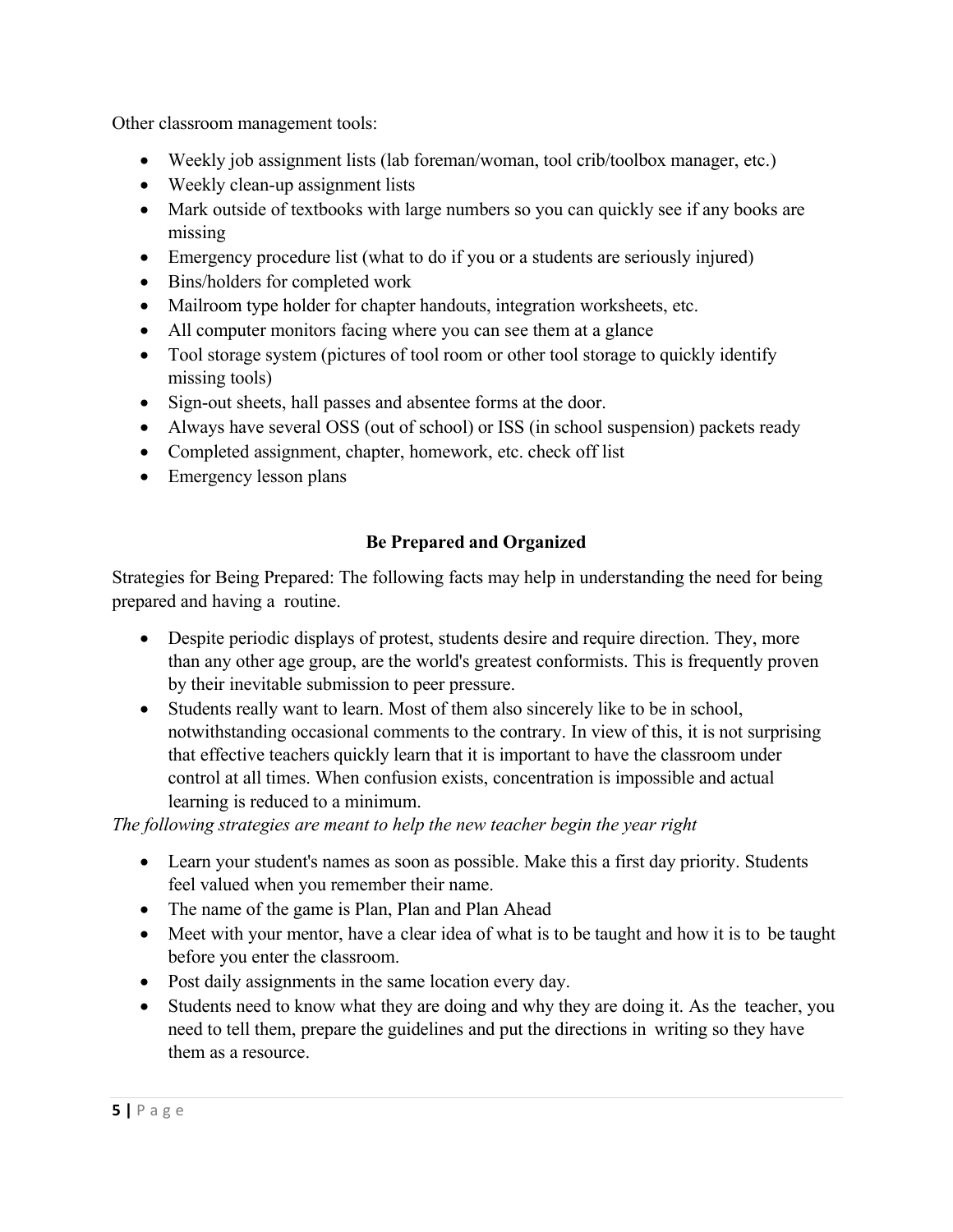- The use of written guidelines with objectives increases student completion of assignments.
- Teach your students the daily routine of the classroom and lab/shop.
- Be consistent with your routines and don't vary them much.
- Students will follow your lead.
- Organize the way you begin the day, practice the routine with your students, and stay with the same routine. Review the routine
- Post a daily schedule on the bulletin or whiteboard

# **Measureable Goals and Standards**

Set high, measurable and obtainable goals for your students. Clearly communicate these standards and expectations for classroom or lab/shop participation and behavior to students.

- Students will work to meet the standards if they know what they are.
- Post the rules around the shop/lab
- Make sure all students are aware of the rules before you begin to enforce them.
- Don't change the rules without discussion.
- Make sure your rules align with the school rules and policies.

Have a procedure for monitoring students and share it with your students. A work ethic grade/ daily grade provides instant feedback and allows students to know how they are doing and helps promote open, meaningful communications between you and your students.

- Follow the HCCTC grading policy
- Maintain accurate competency/task lists and an up-to-date grade/attendance book.

# **Classroom Management Techniques**

- Organize the room and materials (neat, clean, posters, student work, word wall, etc.)
- Develop a workable set of rules and procedures with input from teachers and students (clarify to students the consequences of misbehavior).
- Assure student accountability through grading (be positive).
- Formulate and explain consequences (keep it simple, be consistent).
- Plan activities for the first week (more is better).
- Maintain a management system (address problems immediately…be consistent).
- Increase instructional clarity (state objectives...model lesson).
- Organize instruction (well-thought-out, timed, varied lesson plans).
- Adjust instruction for particular groups (lesson plan provides for various levels of achievement).
- Establish and communicate high expectations for student behavior (use positive
- phrases; 'You are doing a great job!").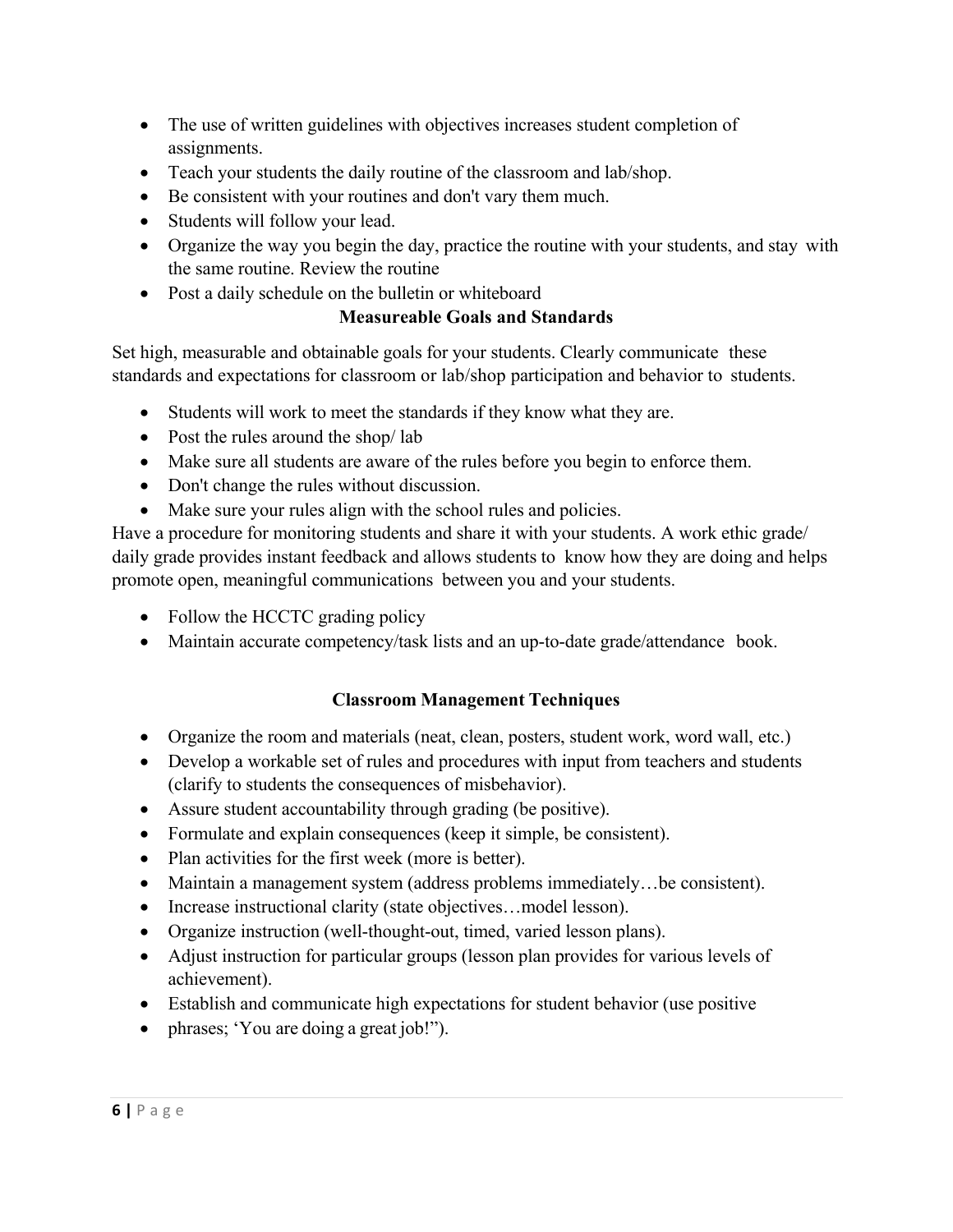- Get to know students as individuals; take an interest in their plans and activities (acknowledge awards, encourage sports activities). Share a bit about yourself to connect with students.
- Make use of humor, when suitable, to stimulate student interest or reduce classroom tensions (do not take yourself too seriously).
- Learn when to walk away from a situation…learn to choose your battles wisely. Kids come to school with lots of "baggage," and sometimes it is just better to give them some leeway rather than trying to force them into doing something.

Remember, you can be friendly, but you cannot be your students' friend

The use of specific classroom management techniques makes for well-managed classroom environments. Students need to be taught what constitutes appropriate behavior, what the school and classroom rules are, and how to follow them. These teachers must be consistent in articulating demands and monitoring compliance, but the most important thing is to make sure that students know what to do in the first place.

With high school students, the best results are obtained by vigilantly reminding students about the school and classroom rules and procedures and monitoring their compliance with them. High school students generally do regard consequences for misbehavior as fair and acceptable, provided that the consequence "fits the crime."

The most frequently used management techniques are those that prevent small problems from escalating into big ones. A simple technique can prevent many classroom incidents.

Teachers set the tone for the day by greeting each student personally as they enter the classroom. Use the opportunity to establish rapport and deal with such minor problems as gum chewing, boisterous behavior, bad moods, or unwanted materials, quietly and discretely…before they erupt into public confrontations that threaten control and disrupt the class.

Once students are in the classroom, you will want to continue with some of the techniques identified below that will help you to maintain control without confrontation.

- Establish eye contact.
- Move around the room and increase proximity to restless students.
- Send a silent signal.
- Give a quiet reminder.
- Re-direct a student's attention.
- Begin a new activity.
- Offer a choice.
- Use humor.
- Practice positive reinforcement.
- Don't YELL...maintain a firm tone.
- And when all else fails, try something else!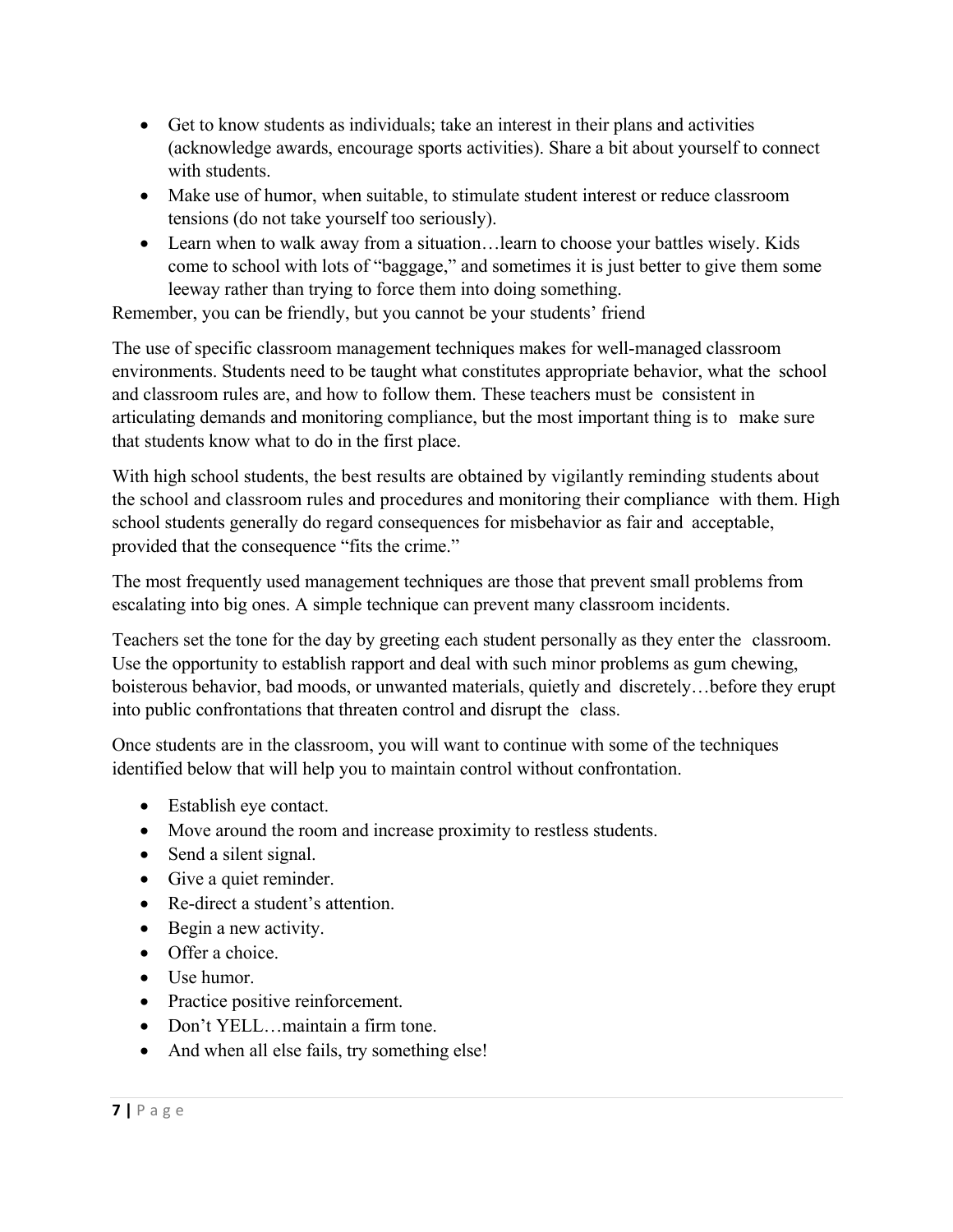# **Managing the Lab Environment**

Having a daily management system or shop/lab routine will help reduce discipline issues and time wasted, while keeping your shop/lab running efficiently. The daily shop/lab routine should remain consistent and students need to be trained on the routine. The training needs to begin on the very first day of lab/shop.

The number 1 problem in the shop/ lab is not discipline… it's the lack of procedures…the lack of structured, well-rehearsed procedures and routines equal discipline problems.

Remember, teachers who are prepared, organized and train students on shop/lab routines will benefit from the structure built into the day and see better results from their students.

Remember the teacher who was always easily sidetracked? It might have been entertaining, but you probably didn't learn much. There are a few simple methods for organizing the classroom lab/shop environment.

In a classroom setting, post an outline on the board every day. Having a guide to follow can be beneficial to both students and teachers. Include the following:

- Date and Time
- The Big Picture*:* Major objectives, lesson topics, etc.
- Specifics: Page numbers, skill names, new vocabulary, etc.
- Identify Class Outcomes*:* Ex-is there an assignment on which students will *be graded?*
- Identify Homework Assignments
- Pennsylvania Department of Education Academic Standards/Eligible Content

Think about how you will arrange the physical space. Consider:

- The position of your desk.
- The students' work area. Is there a place for large, small group, and individual work?
- How are the materials and supplies organized?
- How will tool and equipment security be monitored?

Finally, plan how you will keep track of students' work, progress, and behavior?

- Are your rules for safety and class conduct clearly communicated and displayed?
- Do you have a system for keeping important papers and monitoring student progress?

These are the essentials. Never underestimate to value of being well prepared. Having a daily management system will reduce discipline issues, and keep your classroom or lab running efficiently.

When you communicate clearly, organize your physical space, and keep good records, you will avoid unnecessary questions, discussion, and wasted time.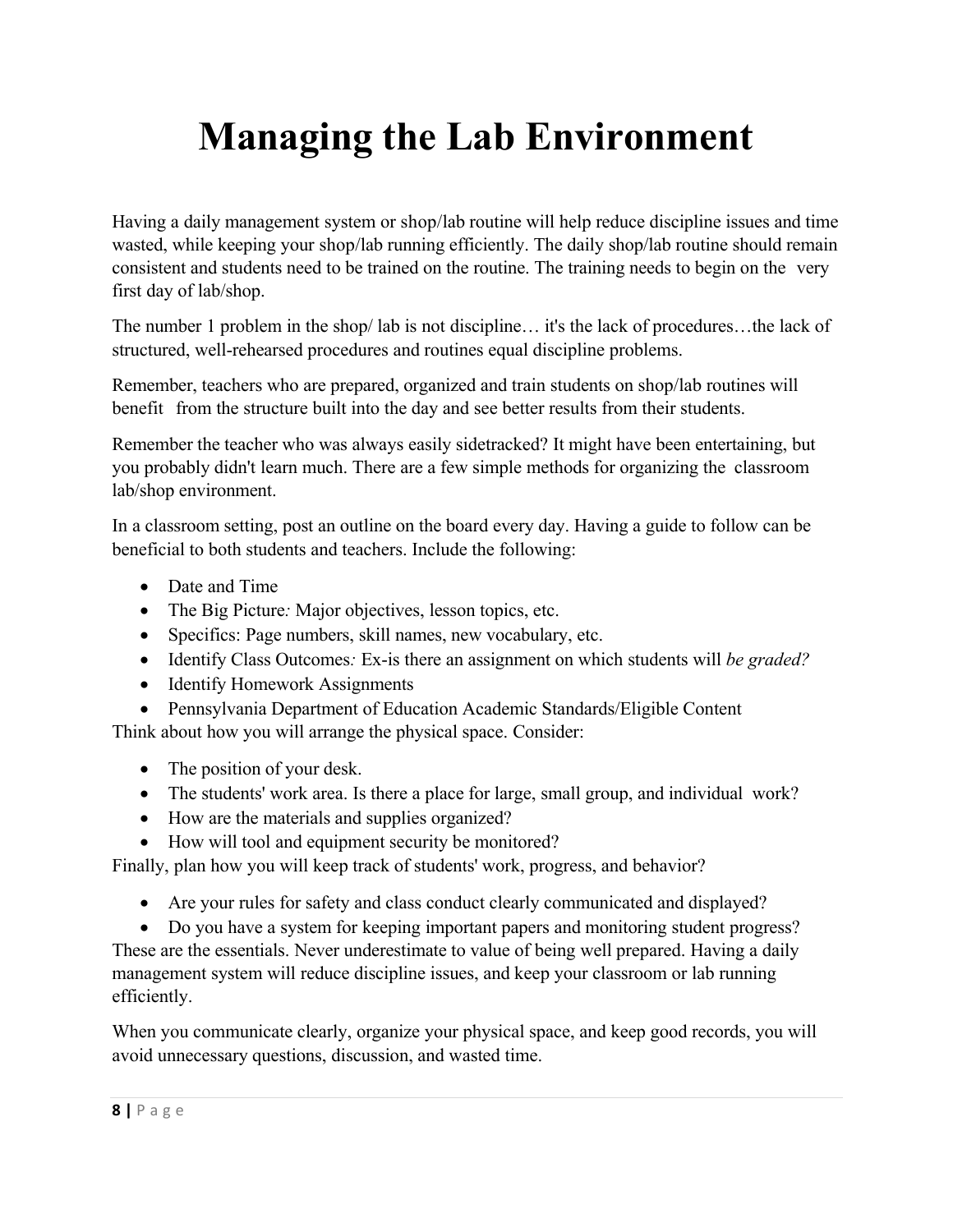# **Strategies for Being Organized**

Organization is important for students in the lab/shop. Maintaining a well-organized shop/lab will help you manage the learning environment. It will save you much energy and wasted time, which is why it's so important for you to have organizational strategies. They will help you to manage your time more efficiently. The more organized you are, the more time you will have to devote to teaching.

Below are some basic organizational tips for teachers:

- Be prompt to school or appointments. It's suggested that you arrive to school a half an hour before the students.
- Use your Outlook calendar or other calendar to keep track of important appointments, meetings, etc.
- Prioritize tasks.
- Try to organize your desk at the end of the day.
- Keep a supply of forms, pens, and other materials on hand.
- Use a "To Do" list.
- Use folders or 3-ring binders to keep important information.
- Document phone calls, parent conferences, or other contacts i.e., phone numbers
- Return phone calls as soon as possible.
- Document student IEP issues
- Keep a calendar, pen, and note pad near your phone and computer.
- Use the e-mail! It's a great way to communicate with parents/guardians and other Teachers.

# **Build a Support System**

You will more often than not need input and help from others. Schools rely on interdependence. No one should operate in isolation in a school environment. Whether or not you are afforded a veteran teacher as a mentor, it is essential for your satisfaction and success that you begin immediately to develop your own support group within the school. Members of that group should include:

- Your mentor
- Other teachers related to your subject area.
- Individuals you naturally gravitate to because you have things in common
- Others in the school who work with students in your program i.e., guidance counselors, and specialists such as special education educators.
- Secretaries/administrative assistants and other office personnel who can answer questions about school procedures
- Your immediate supervisor
- Individuals who handle student discipline and attendance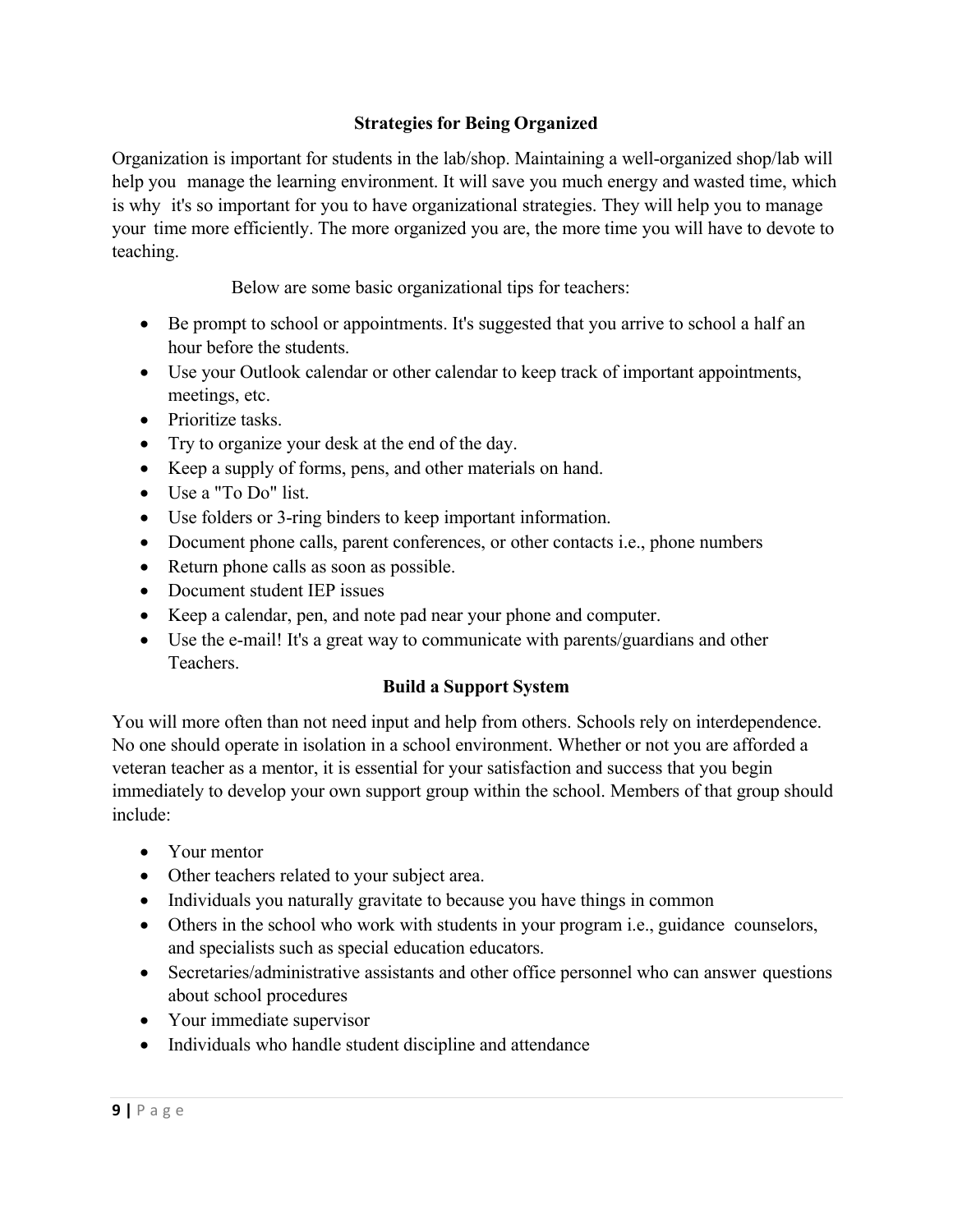# **Effective Management of the Learning Environment**

The time spent setting expectations for your students is the best possible use of your time during the first few days/meetings in a new school year. Every teacher should have prepared the following information for the first meeting with students rules regarding behavior in each classroom:

- Specific classroom lab/shop learning expectations or rules
- Grading criteria by which you evaluate student performance
- Required clothing

You should decide whether you would post this information or distribute it individually, or both. You might also consider distributing this information and require a student and/or parent/guardian's signature. The important thing is that teacher expectations for the performance of students is documented and communicated at the very beginning of the school year and in each and every classroom and lab/shop.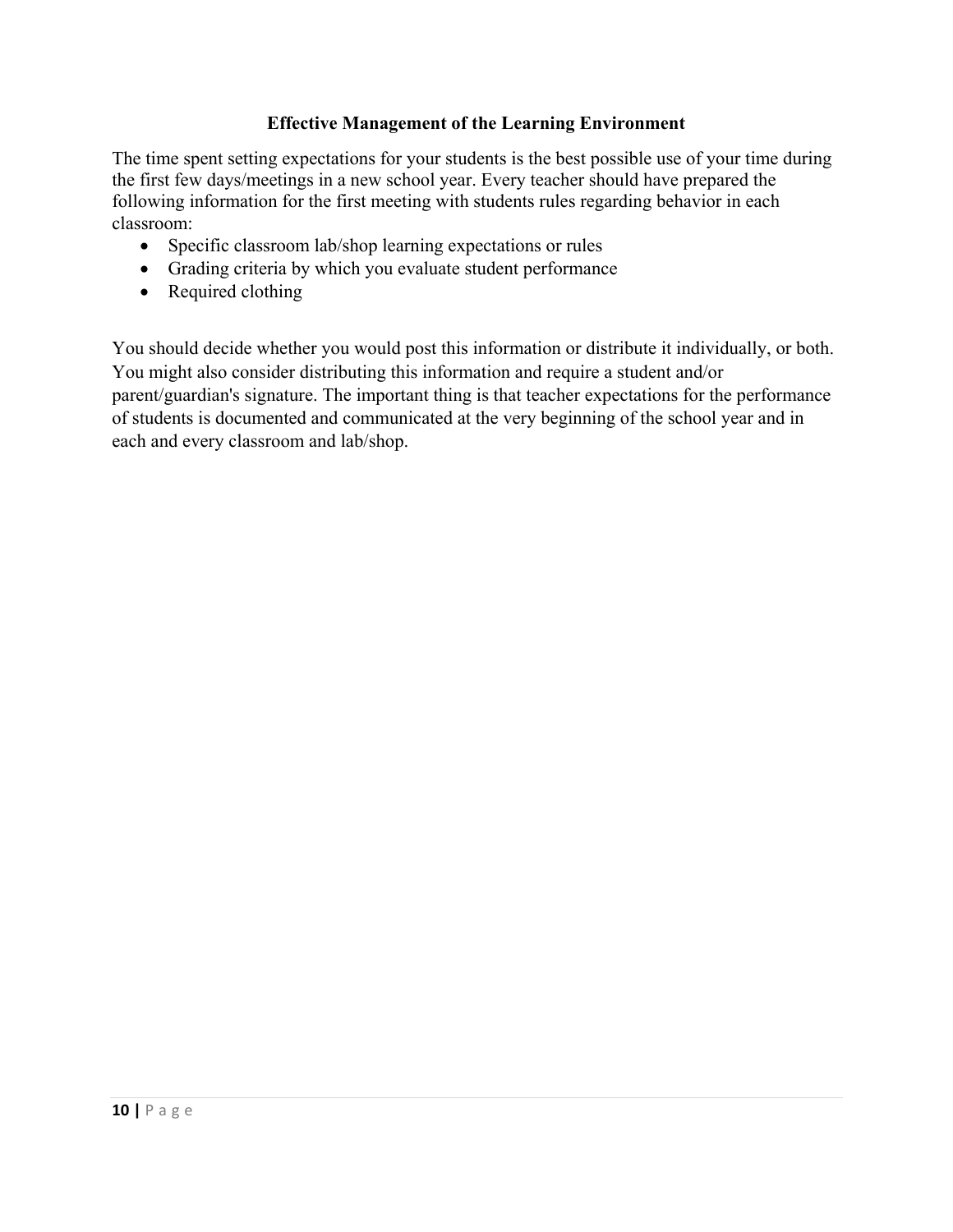# **Good Teachers and Managing Stress**

# **Six Attributes and Characteristics of Good Teachers**

- 1. Good teachers care about their students. They are committed to the success of their students. They simply refuse to let their students fail. They value the opportunity to make a positive difference in the life of young people.
- 2. Good teachers know their subjects well. They are lifelong learners. They are driven to continuously acquire new skills and knowledge.
- 3. Good teachers deal with their own problems and reflect on their own practice. They see problems as challenges and opportunities for learning and improvement. They strive to develop solutions that best address the problems they encounter. By confronting and dealing with the problems and reflecting on their own practice, in the end they acquire skills, knowledge, and confidence.
- 4. Good teachers possess good classroom instructional management routines. Some examples of good routines:
	- a. Being present at the door to greet and gauge students
	- b. Starting classes promptly
	- c. Articulating the objectives at the beginning of a lesson
	- d. Changing the instructional pace and momentum
	- e. Frequently illustrating with concrete examples
	- f. Checking for understanding from time to time
	- g. Providing wait time after a question
	- h. Engaging all students
	- i. Keeping disruptions to a minimum
	- j. Providing or seeking a summary at the end of a class.
- 5. Good teachers are the center of attention in a class and appear to be in control. Their lessons are clear—thus holding their students' attention, and they have presence—indeed, they strive to develop presence. They are leaders in the classroom and constantly direct the instructional process.
- 6. Good teachers understand how to work around difficult situations. They value long-term relationships. They thrive and shine in crises.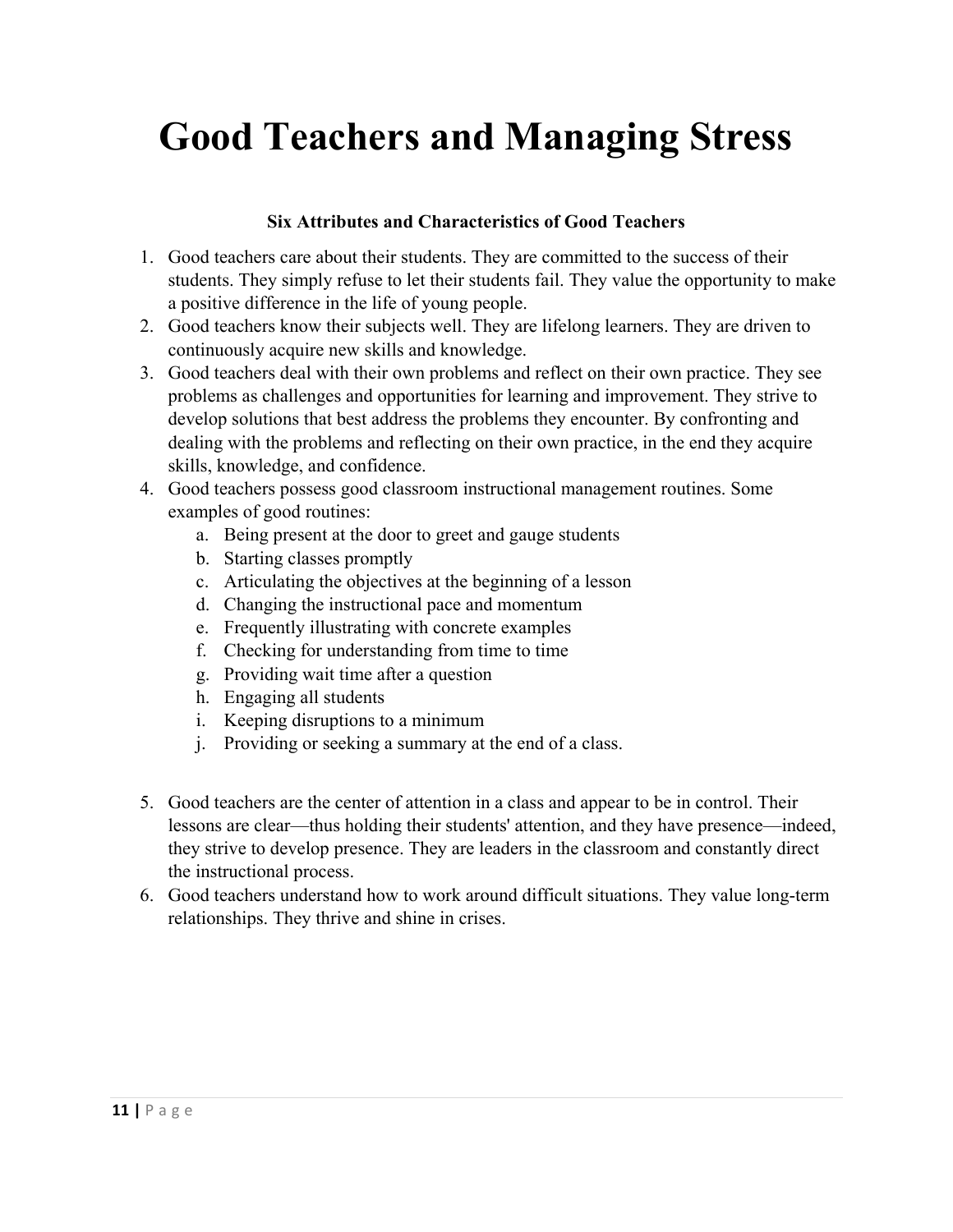# **Reduce Stress by Avoiding These Common Mistakes**

# *Mistake #1 – Underestimating the Importance of Being Prepared For Class Every Day*

Problems in the classroom will appear and expand most often due to lack of preparation on the part of the teacher. You will need to spend considerable time preparing lessons in your first year of teaching. It is definitely time well spent. Plan, plan, and plan some more. Plan how to start, how to take attendance, how to group students, how to check work, how to close the class, etc.

# *Mistake #2 – Not Knowing School Rules and Policies*

Read and reread and keep handy the language in the student and faculty handbooks, especially policy that is related to disciplining students and recording and reporting on daily attendance. You must understand and follow the prescribed procedures in the school handbooks. Everyone in the school should apply school rules uniformly. Don't create your own version.

# *Mistake #3 – Not Being Well Rested and Ready To Teach*

Make a commitment to yourself to arrange your life so that your responsibilities as a teacher are not compromised. Your students need you. They will learn as much about you as a person as they will about what you teach them about subject matter.

#### Mista*ke #4 – Avoid Asking For Help or Advice*

Teaching is all about solving problems. A school is a community and those who choose to work in isolation are out of place and detract from a positive school climate. Two, three, or four heads are always better than one. Everyone needs to rely on everyone else in a school setting.

#### *Mistake #5 – Overlooking Small Behavior Problems Until They Disrupt a Class*

Keep small problems small by taking the appropriate action before they grow. Documenting behavior and contacting parents should be the next step to take if speaking with the student directly has not worked.

#### *Mistake #6 – Losing Your Cool with a Student*

When you find your blood pressure rising during an incident with a student, you put yourself at a considerable disadvantage if you allow your anger to become apparent. If you stay calm, you stay in control. Refuse to argue. You can negotiate or discuss a situation, but never debate a student.

#### *Mistake #7 – Inappropriate Language*

Always maintain your decorum and control as a professional and as an adult. Students may forget much of what you teach them, but they will always be listening if you say something inappropriate. When you do you can be sure that they will be telling others about your remark(s).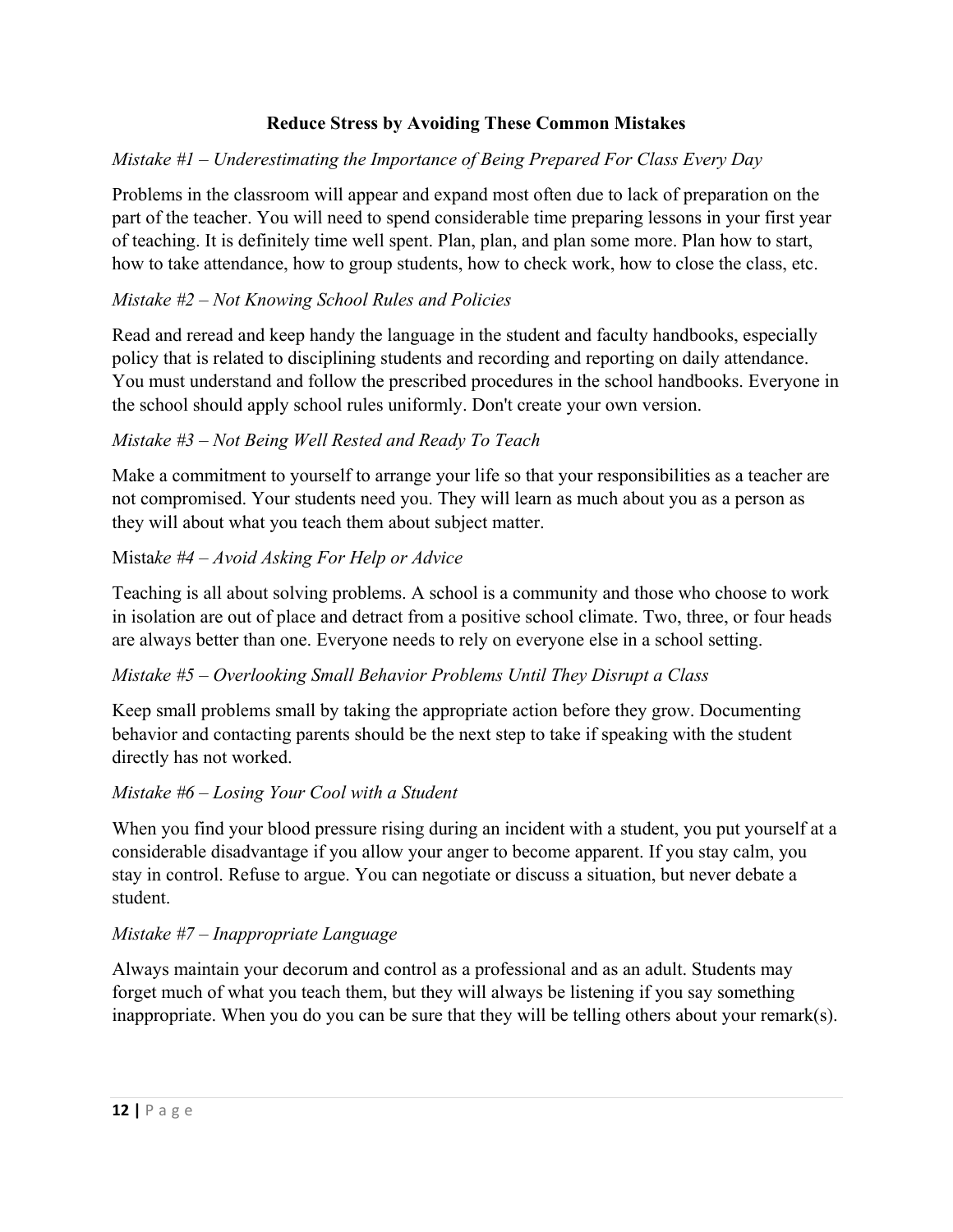# *Mistake #8 – Keeping the Class Manageable By Telling a Lot of Stories and Jokes*

Don't overdo shallow entertainment in place of strong teaching. Apply your energy and humor and creativity to dynamic and engaging lessons on the subject matter you are responsible for communicating.

# *Mistake #9 – Your Lesson Ends Before Class Is Over*

Even if it involves clean up or preparing for the next day, make every moment in your class meaningful. Never allow students to simply wait for the bell to ring. Keep them engaged and focused on something significant. Down time is wasted time and often leads to behavior problems.

# *Mistake #10 – Sitting At Your Desk While Students Are Working*

You are at a disadvantage when you sit down during class time. Circulate and stay on your feet while students are under your supervision. If you must sit while students are working, sit behind, rather than in front of students.

# *Mistake #11 – Remain Positioned At The Front Of The Classroom*

Proximity to students has a great influence on their behavior. Make a point to position yourself near each student, not just the ones seated up front or those who approach you for assistance.

# *Mistake #12 – Disciplining Students In Front Of Other Students*

Discipline students one on one and privately. When you discipline in front of others you do so in front of an audience that often sides with the student. Avoid stopping the learning of others to give attention to one or two students who are misbehaving.

#### *Mistake #13 – Becoming Too Friendly With Students*

Students need quality adults in their lives. The school is full of potential friends. Be friendly, but you cannot be their friend Maintain your status and dignity as their teacher. They need good teachers. You are not expected nor should you try to be a parent (but remember your responsibility of in loco parentis) or a police officer. To be effective as a teacher you need to keep a professional distance emotionally, as well as physically.

#### *Mistake #14 – Calling In Sick When You're Not*

Your students need you every day. Use sick time for when it is absolutely necessary. Students lose a lot when their regular teacher is absent. Also, remember abuse of sick days can lead to disciplinary action.

#### *Mistake #15 – Coming In When You're Sick*

Yes! Your students need you every day. However, if you are not feeling well and are not effective, or are contagious with the flu or a cold, you are doing more harm than good by coming to school. Stay home until you feel well enough to meet the day's challenges head on.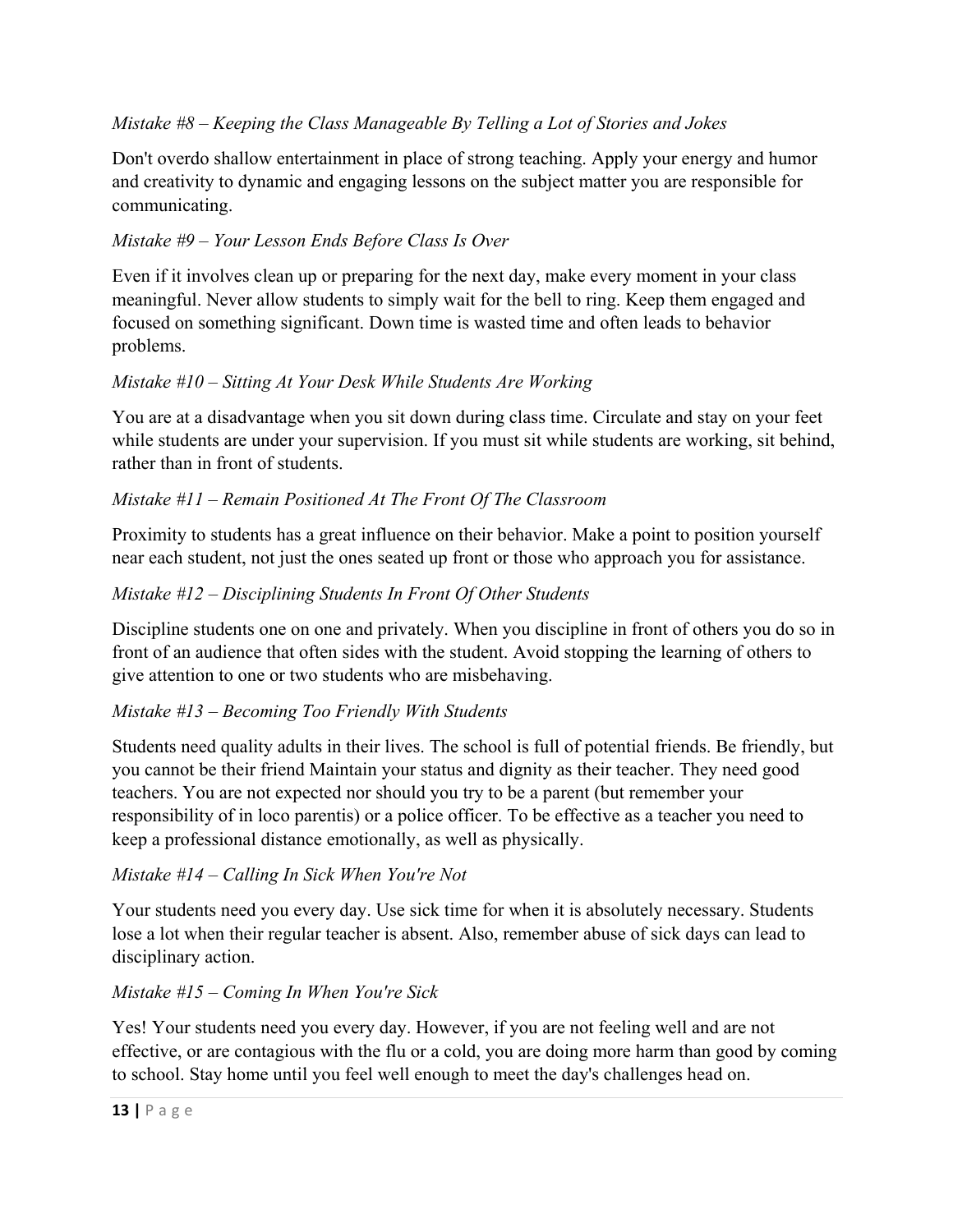#### *Don't Lose Your Sense of Humor*

*The top ten signs you're a school teacher:* 

- **When in public, you stare down misbehaving children.**
- **You correct the English of the clerk at CVS.**
- **You may be a geek, but your pocket protector is filled with red pens.**
- **You believe the city should add Ritalin to the drinking water.**
- **And that one-child policy they have in China? Maybe we should look into it.**
- **When people call you by your first name, you don't even look up.**
- **National Endowment for the Arts? Oh, that NEA!**
- **You start thinking maybe home schooling's a good idea after all.**
- **You're too tired even to respond to people who say, "You're lucky. You only work six hours a day and get summers off."**
- **Letterman/Leno/O'Brien who?**

#### **Focusing on the Needs of Students –**

#### *Promoting Equity*

Teachers must make every effort to assure that all students receive equal opportunity to l e a r n and to succeed in school. It is not enough to teach to the "middle of the road." Teachers are expected to make every effort to reach all of their students and to offer appropriate support and encouragement to those students who, for a variety of reasons, are a challenge to teach.

To attend to students equally, teachers must continually reflect on their practice. Some questions that teachers might ask themselves in order to assess fair treatment appear below.

- Do I react to poor behavior more quietly with some students than others?
- Do I predict performance or award grades subjectively?
- Do I solicit responses from all students, just a few, or just those who volunteer answers?
- Do I reprimand certain types of students (boys, girls, minorities) more than others?
- Do I afford all students the opportunity to develop skills that require leadership, organization, self-discipline, independence and maturity?
- Do I provide positive reinforcement equally?
- Do I hold all students accountable for abiding by school rules?
- Do I grade students objectively?
- Do I apply standards for performance consistently?
- Am I consistent in applying consequences for misbehavior?
- Am I consistent in applying consequences for non-performance?
- Do I afford consideration for extenuating circumstances equally?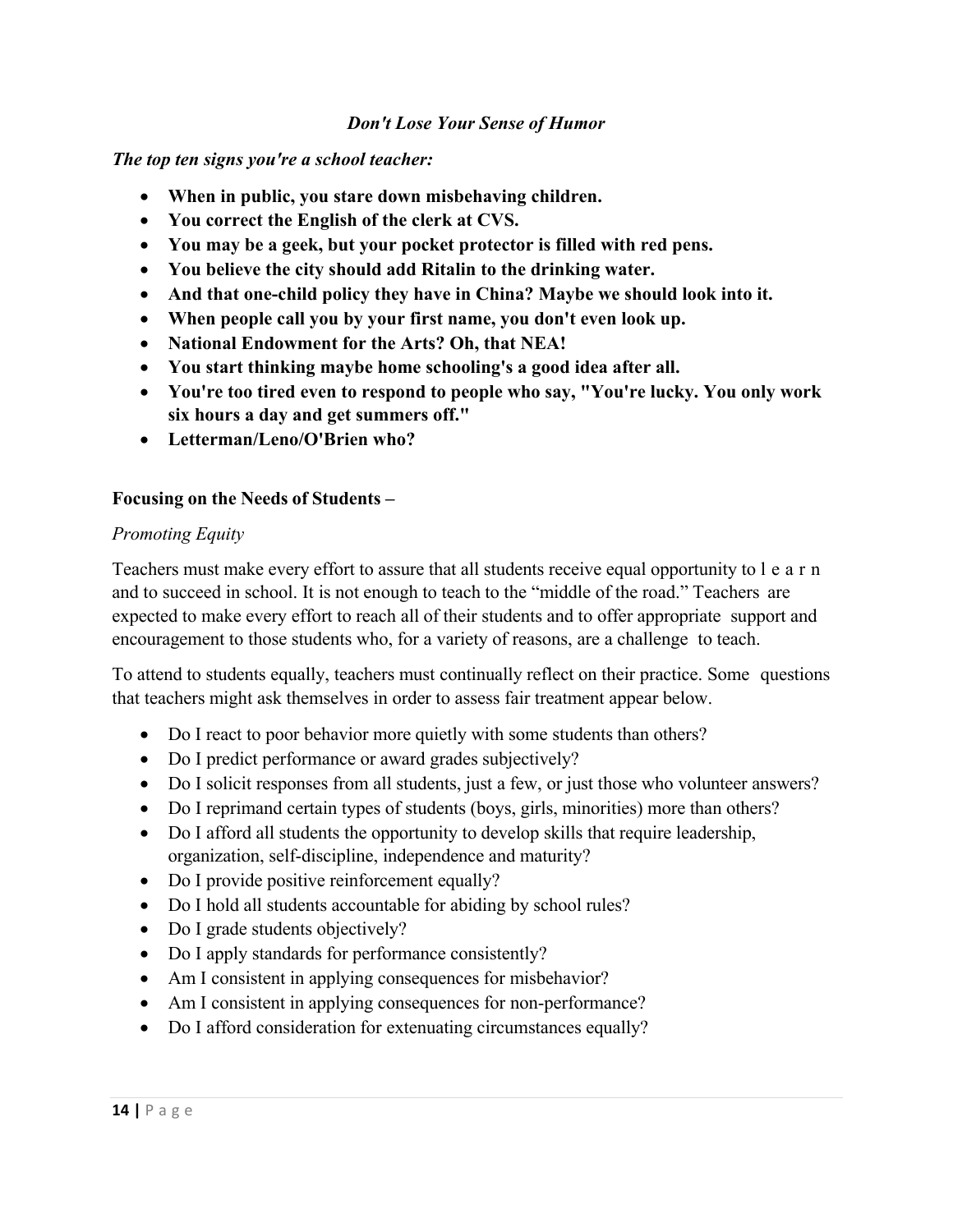# *Recognizing & Appreciate Student Diversity*

Diversity is part of schools. Career & Technical programs enroll a diversity of students. Enrollment includes "special populations" including students with disabilities, students who are English language learners, economically disadvantaged students and students enrolled in programs that are nontraditional for their gender, as well as single parents and single pregnant students. This can be a challenge for a new Career & Technical teacher, but this can also be an exciting environment in which to teach. Within the career & technical education environment teaching students to work in teams can eliminate many stereotypes and prejudices.

Here are some tips to help you implement a plan for working with the wide range of students:

- D-Differences are important and need to be respected.
- I-Insist that put downs, comments, and acts of discrimination will not be allowed in your lab/shop or classroom.
- V-Value each student as a unique, contributing member of your group.
- E-Express to students that they are accepted regardless of their differences.
- R-Race, color, religion, national origin, gender, disability, and sexual orientation are no reason to treat someone differently. Reflect on your own biases, and how you will manage them in your day-to-day teaching.
- S-Speak to students when issues arise. It may be appropriate to speak individually with students who need to be educated more about diversity. Embarrassing someone in a group will only serve to perpetuate a problem attitude.
- I-Inform your students. It is your responsibility as a teacher to address specific issues of discrimination and harassment, what they mean, and how they manifest themselves.
- T-Train your students through a variety of methods, including modeling, role-play, reading and writing, and student presentations.
- Y -You are the key element in the lab/shop or classroom who determines the tone and develops healthy attitudes about individual differences.

# **Goals that Will Help Teachers Become Better at Their Jobs**

# *Whether you are a first year teacher or have one year left before you retire, goal setting will help you improve personally, and professionally.*

Setting goals is a very personal decision. Many schools will require teachers to turn in written goals for the year at the start of school, a fact which should encourage every teacher regardless of requirements to do so. Personal and professional improvement throughout the year can only be a good thing. Look at three different areas when setting your goals: personal goals, organizational goals, and lesson improvement goals.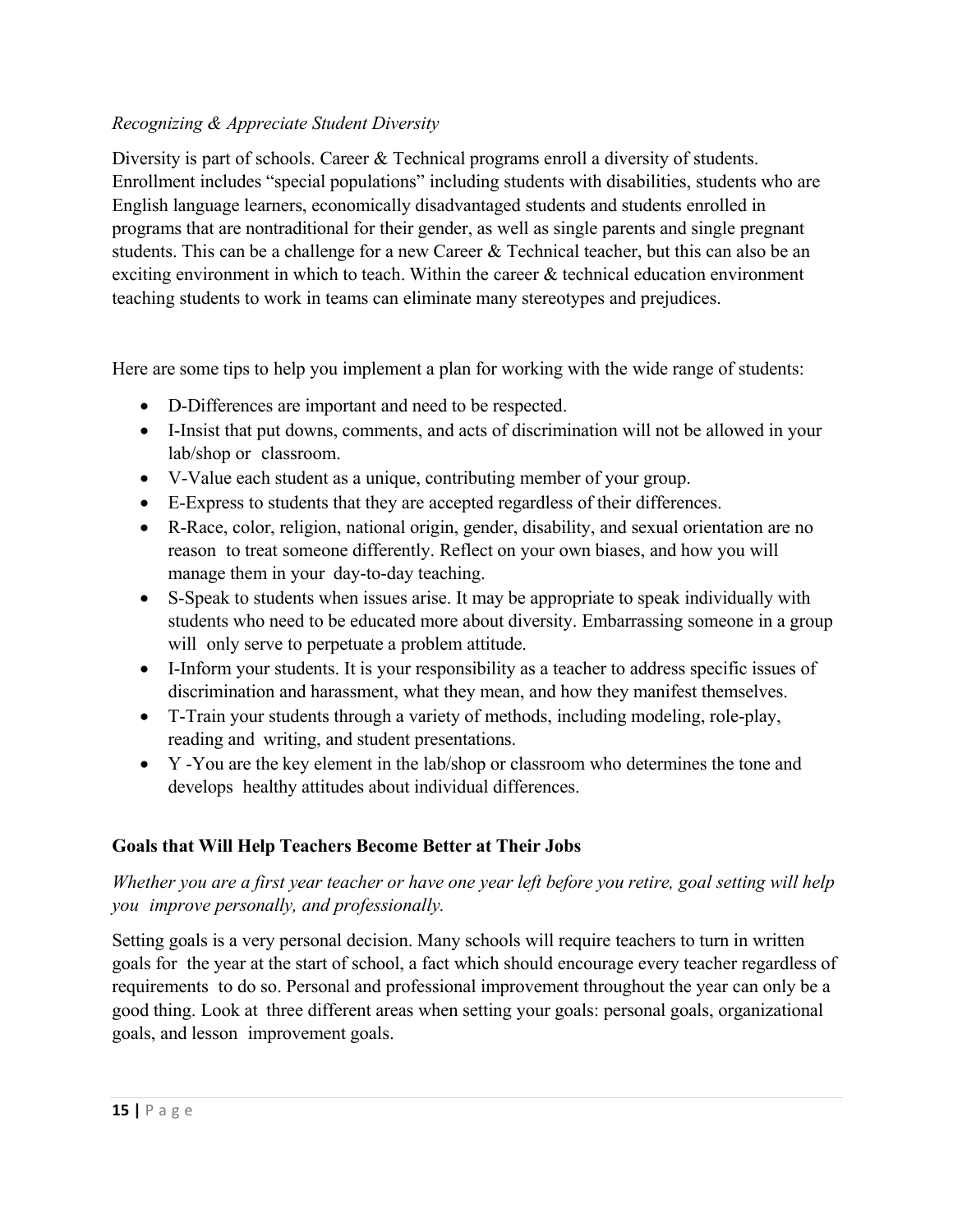# **Personal Goals Relating to Self and Relationships**

It is important for teachers to consider themselves when thinking about goals. Improvement of self will lead to a healthier teacher, who is better equipped both emotionally and physically to handle the challenges that come up each day. Improving professional relationships falls into this category as well, considering the fact that the better the working environment, the more focused the teacher will be.

- Have a more professional appearance.
- Remember to have fun and enjoy teaching.
- Stay positive even when things change.
- Form a better working relationship with your mentor, peer/instructional coach.
- Improve teacher-parent communication, with a focus on positive notes home.
- Build better relationships with other staff.
- Establish and maintain a classroom management plan.

Examples of Organizational Goals:

- Organize filing cabinets by subject/theme.
- Put things away after using them.
- Plan ahead at least one week.
- Improve documentation for things that happen in the classroom.
- Keep up with grading.
- Collect more samples for student portfolios.
- Maintain two separate files for student: a regular file of student work, and a documentation file.
- Plan thoroughly, with a desired outcome in mind.
- Set high but realistic expectations for all students and explain how they will be achieved
- Create curriculum notebooks. Keep a record of lessons/units and put together notebooks for each of the major themes in curriculum notebooks.
- Organize files by standard.

#### **Examples of Lesson Improvement Goals:**

- Incorporate rigorous academic integration into more lessons.
- Minimize wasted minutes Always have extra stuff ready for end of the day/class
- Spend more time focusing on foundational skills and concept development.
- Introduce weekly learning journals.
- Implement two new strategies that you have learned.
- Incorporate more technology in the classroom.
- Ensure students are fully engaged in the learning process at all times
- Prepare more thorough lesson plans and follow the content, but make allowances for "teachable moments" plans.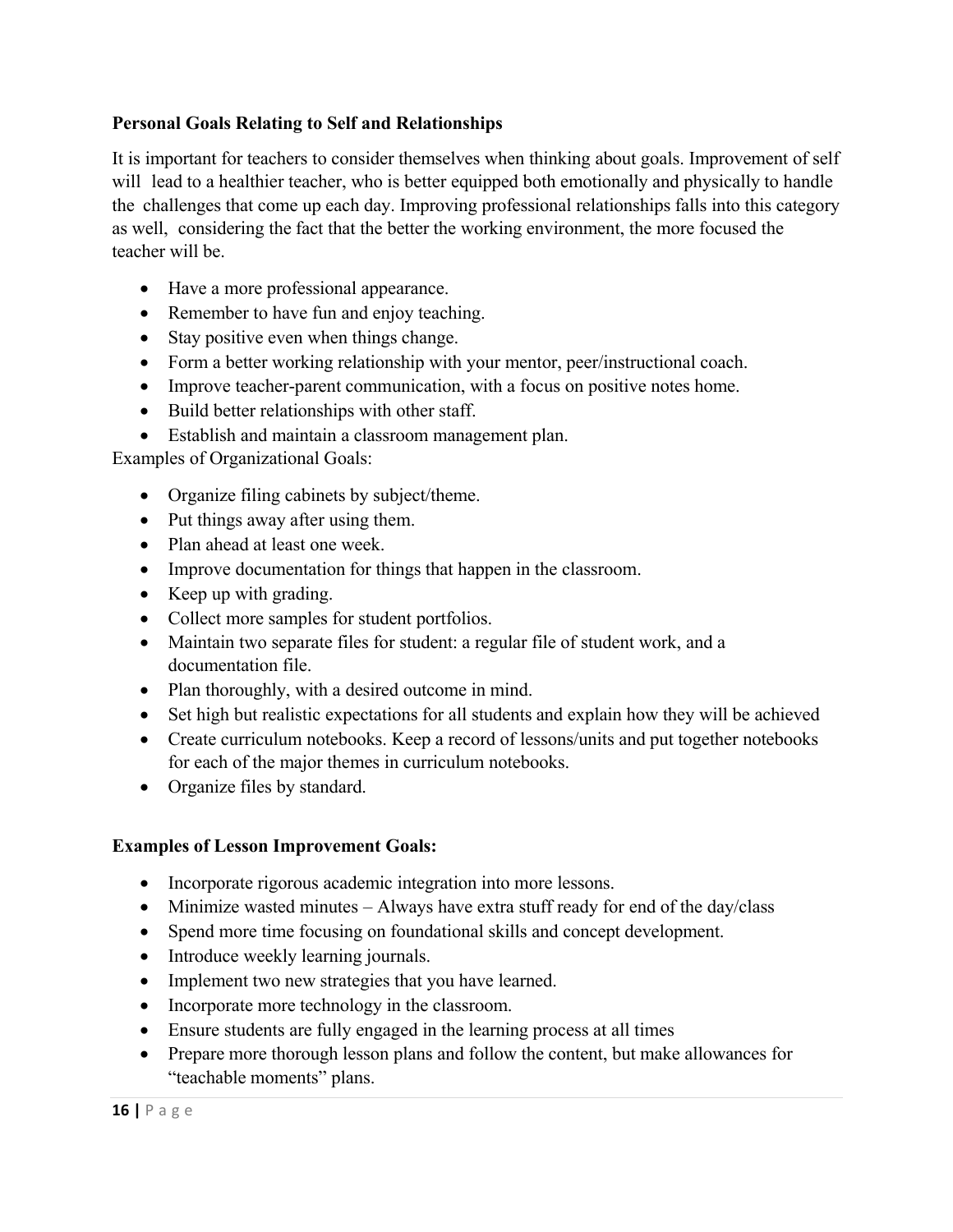On a regular basis incorporate more skills testing practice through instruction and homework instead of cramming before the test

When considering what professional goals to set, consider choosing one goal from each category: personal, organization and lesson improvement. Becoming a better-rounded teacher will be helpful as you continue to teach the next generation, and will hopefully improve your life as well.

# **The Importance of Careful Planning**

Good discipline  $\&$  reasonable control do not just happen – it's the result of careful planning and consistently implemented.

- You must know what you want, what you expect of the students.
- You must convey your expectations to your students. In other words, do not make students guess what they need to do…they may guess wrong!
- You must make them accountable by having them sign an agreement (your student/parent letter).
- You must have a system of consequences and rewards, which are legally and consistently carried out.
- You must always treat a student with respect. Never allow your anger at a student's misdeeds to impair your good judgment and reduce your professionalism.

Factors that contribute to reasonable classroom control: Careful lesson planning is the main component of good discipline. It is an excellent idea to meet the students at the classroom door for the following reasons:

- You can monitor the hall.
- Your presence may remind students to hurry on to class.
- The personal, friendly "Hello" conveys an attitude of interest and caring.
- You may be able to pick up certain "vibes" to things going on that you will want to watch during the period.
- When students enter the classroom, there should be a routine to be followed (an expected behavior).

An objective written on the board helps students focus and direct their energy and attention during class.

Even when students are working in groups or with partners, the teacher must be in control. This is achieved by advanced preparation in which the teacher carefully explains the lesson and the expectations for completion.

It is generally advisable to have students submit their work at the period's end, thus holding them accountable and having an immediate understanding.

A light, the fast-paced lesson is more conducive to good discipline than boring or undirected, where neither teacher nor student is certain about the lesson's objective or point.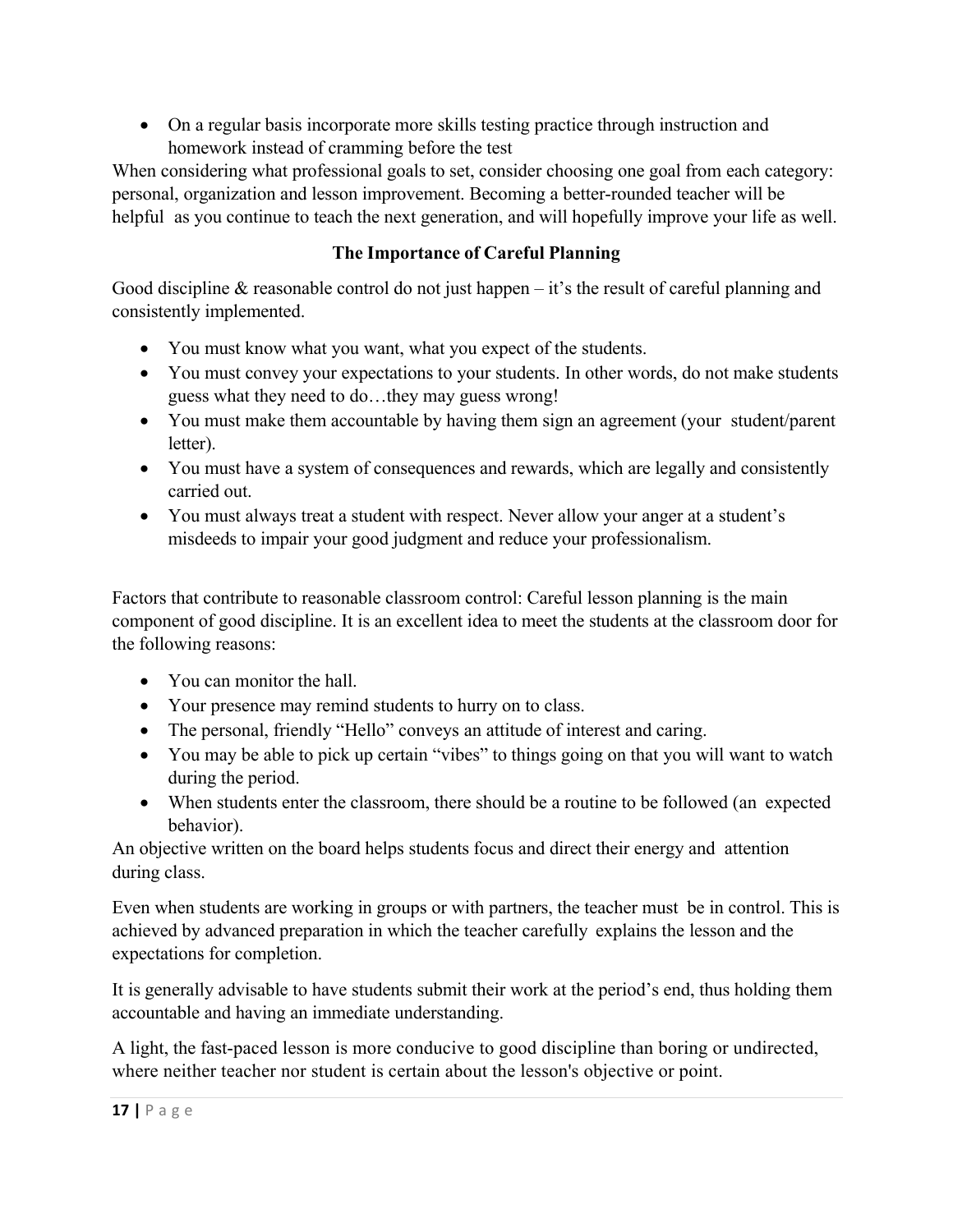# **Creating a Climate for Learning**

Creating a climate for learning is probably the most important—and most difficult—task a teacher faces, but it can be even more difficult for beginning teachers. Setting the classroom environment is critical. For a new teacher, that means pretending that you know what you are doing.

The most widespread management technique at home and in the classroom is "nag, nag, nag." It is also probably the least effective. How can you avoid making that technique your own and create a "climate for learning"? Here are some suggestions:

- Develop a set of written expectations you can live with and enforce.
- Be consistent. Be consistent. Be consistent.
- Be there. Be there. Be there.
- Be patient with yourself and with your students.
- Make parents your allies. Call early and often. Use the word "concerned." When communicating a concern, be specific and descriptive. Call for positive remarks, too.
- Do not talk too much. Use the first 15 minutes of class for lectures or presentations, then get the students working.
- Break class periods into different activities. Be sure each activity flows smoothly into the next.
- Keep all students actively involved. For example, while a student does a presentation, involve the other students in evaluating it.
- Discipline individual students quietly and privately. Never engage in a disciplinary conversation across the room.
- Keep your sense of perspective and your sense of humor.
- Know when to ask for help.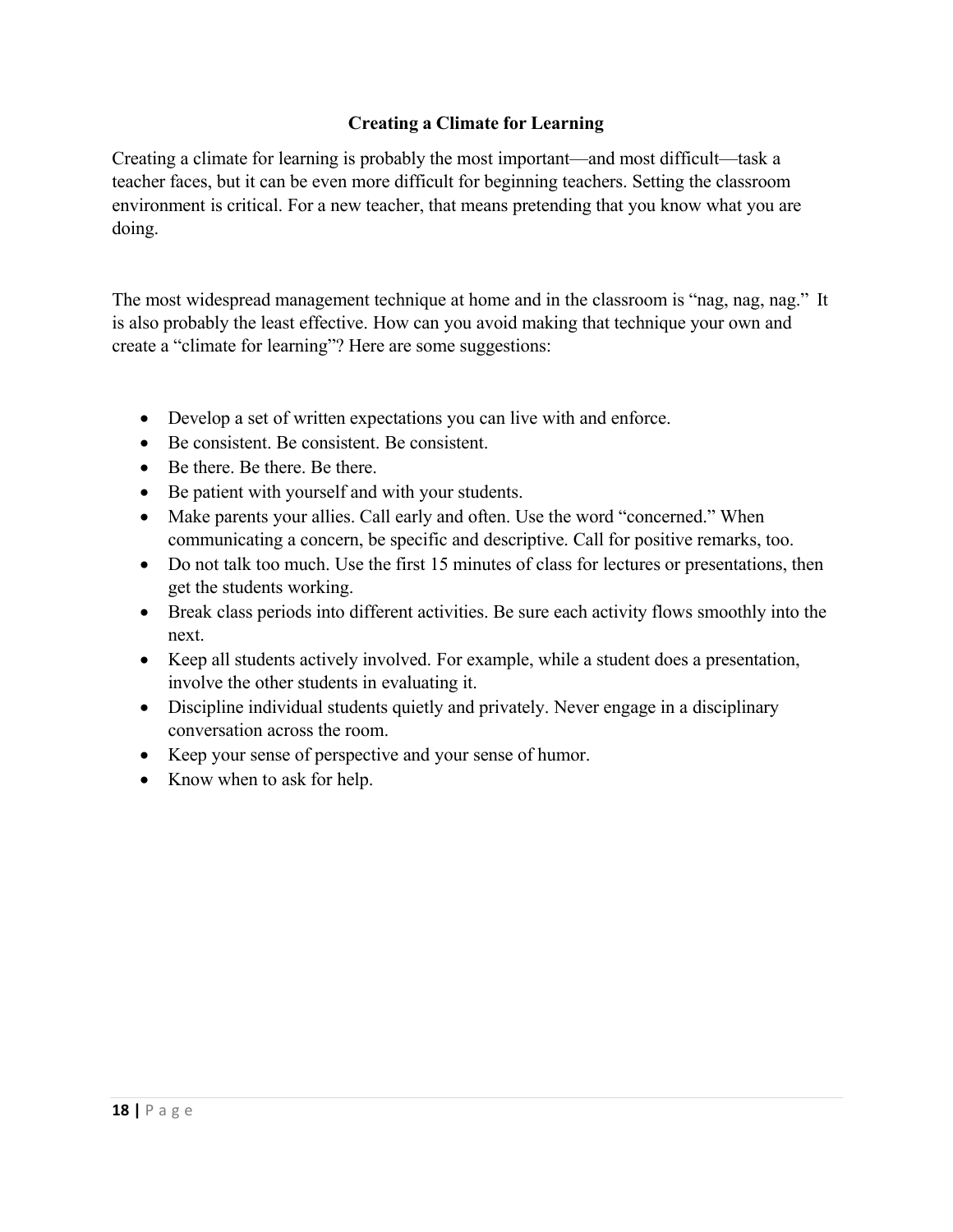# **Model the Desired Behavior**

Teachers must model respectful behavior. Below are a few suggestions of behavior teachers should exercise to foster a positive climate in their classes.

- 1. BELIEVE
	- a. Believe that each student can succeed and tell them that you do.
- 2. RESPECT
	- a . Respect the uniqueness of each student and ask them to respect it in others as well.
- 3. APPROVE
	- a. Approve of positive contributions and let the class know you are pleased.
- 4. MOVE
	- a. Move around the room, looking for the excellent work students are producing.
- 5. BUILD
	- a. Build bonds and encourage pride in students and their effort.
- 6. REWARD
	- a. Reward behavior that enhances a favorable climate.
- 7. SHOW
	- a. Show you care. Call home with a positive story or comment.
- 8. HELP
	- a. Help students learn to do the right things by modeling the behavior you expect.
- 9. AVOID
	- a. Avoid negativity always.
- 10. PAY ATTENTION
	- a. Always pay attention to the right things.

In the student-teacher relationship, a line must be drawn between the teacher and the student.

This line could be labeled "respect," and it should never be crossed. A teacher who tries to be a good sport or a buddy is making a great mistake. This teacher gradually loses the respect of students and eventually finds the class beyond his/her control.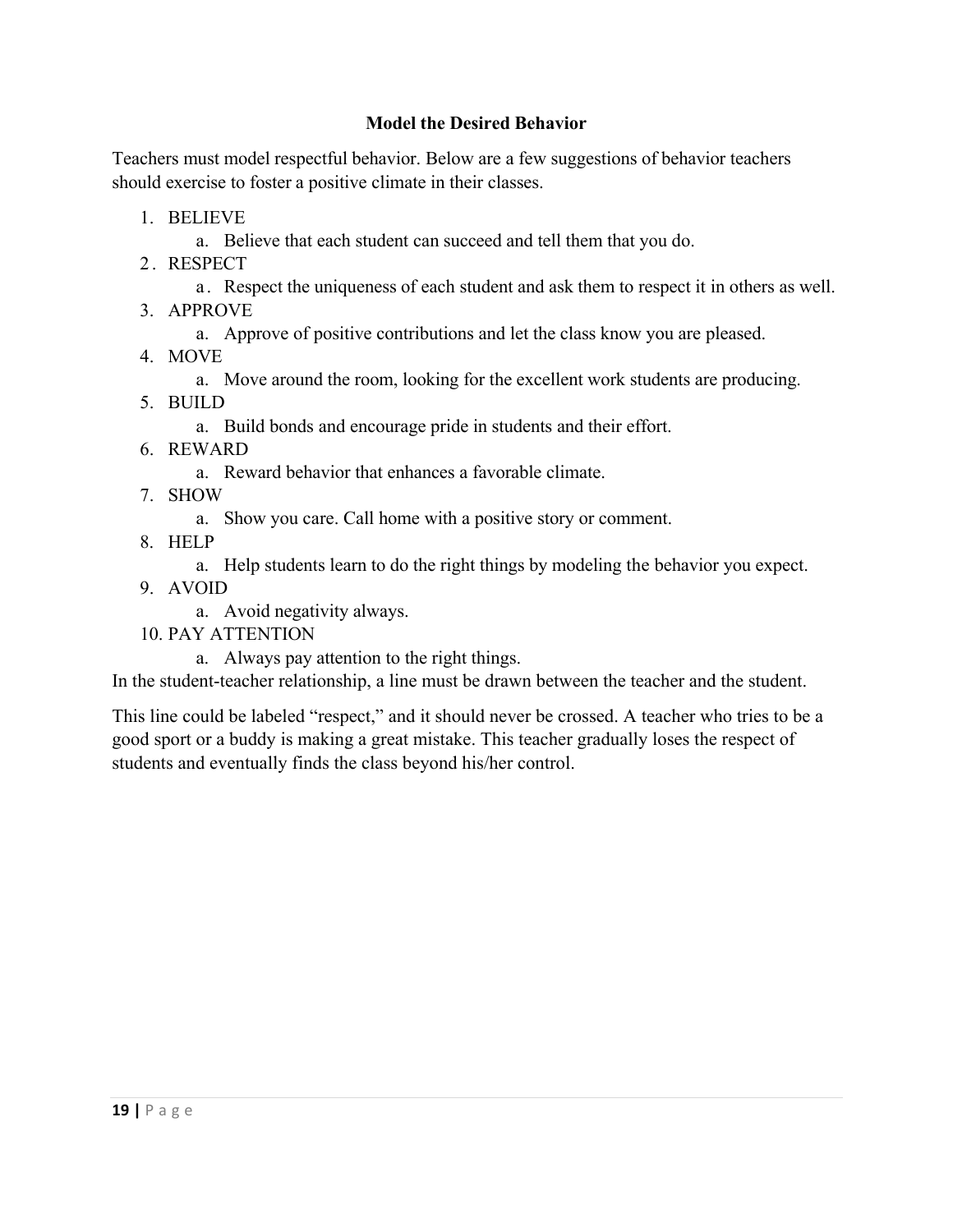# TEACHING STRATEGIES

### **Incorporating Different Learning Styles into Lesson Plans**

There are three different styles of learning that a teacher faces on a daily basis: visual, auditory, and tactile/kinesthetic. Some students learn best one way, but research has shown that students learn using a combination of the different modes of learning. As teachers, we need to step out of our comfort zones and adjust our teaching to meet the diverse needs of our students. Here are some easy things that you can do to address those needs.

- *Visual learners learn by seeing.* They like to talk with their hand and they also need to write a lot of notes in order to remember information. Visual learners also like color, pictures, illustrations, graphics, and charts. The visual learner needs a quiet setting in order to learn. In order to address the needs of the visual learner, teachers should allow students ample time to take all the notes they feel that they need. We can also provide highlighters so students can color code their notes and worksheets. Since they need quiet to learn, we need to make sure there is time in the day in which all the students are quiet. Presentations are a great way for them to learn along with reading and writing information.
- *Auditory learners learn by hearing information*. These students like to talk to themselves, or speak out loud when writing down information. Reading aloud is a great way for these students to learn. In the classroom, if presenting information have students repeat the information back to you out loud, this will help them process the information. In math class, as they work on problems have them explain out loud what they are doing to solve the problem. The more auditory learners speak information out loud, the better they will remember.
- *Tactile/kinesthetic learners learn by doing*. They are the hands-on learner. They need to manipulate things and do projects in order to grasp information. They are very active learners and need to move around and take frequent breaks. In the classroom, teachers need to use manipulates and create hands-on projects for the students to complete. Flashcards would be a good way for tactile/kinesthetic learners to learn because it is hands-on. Another great idea for the hands-on learner is by encouraging them to talk with their hands. Since tactile/kinesthetic learners can be easily distracted, have they sit in the front of the classroom.

Hopefully, these few strategies mentioned will help you incorporate all of the learning styles into your classroom. You will have students that fall into at least one of these categories, so you must find a way to mix this in. It is unfair to the students if they do not receive education the way that they learn. These simple tips can be easily incorporated into any classroom. Research suggests writing VAK (visual, auditory, kinesthetic) in your lesson plan book, and as you write your lesson plans, cross each letter off as you address it. Doing something as simple as this can make a significant impact on your students.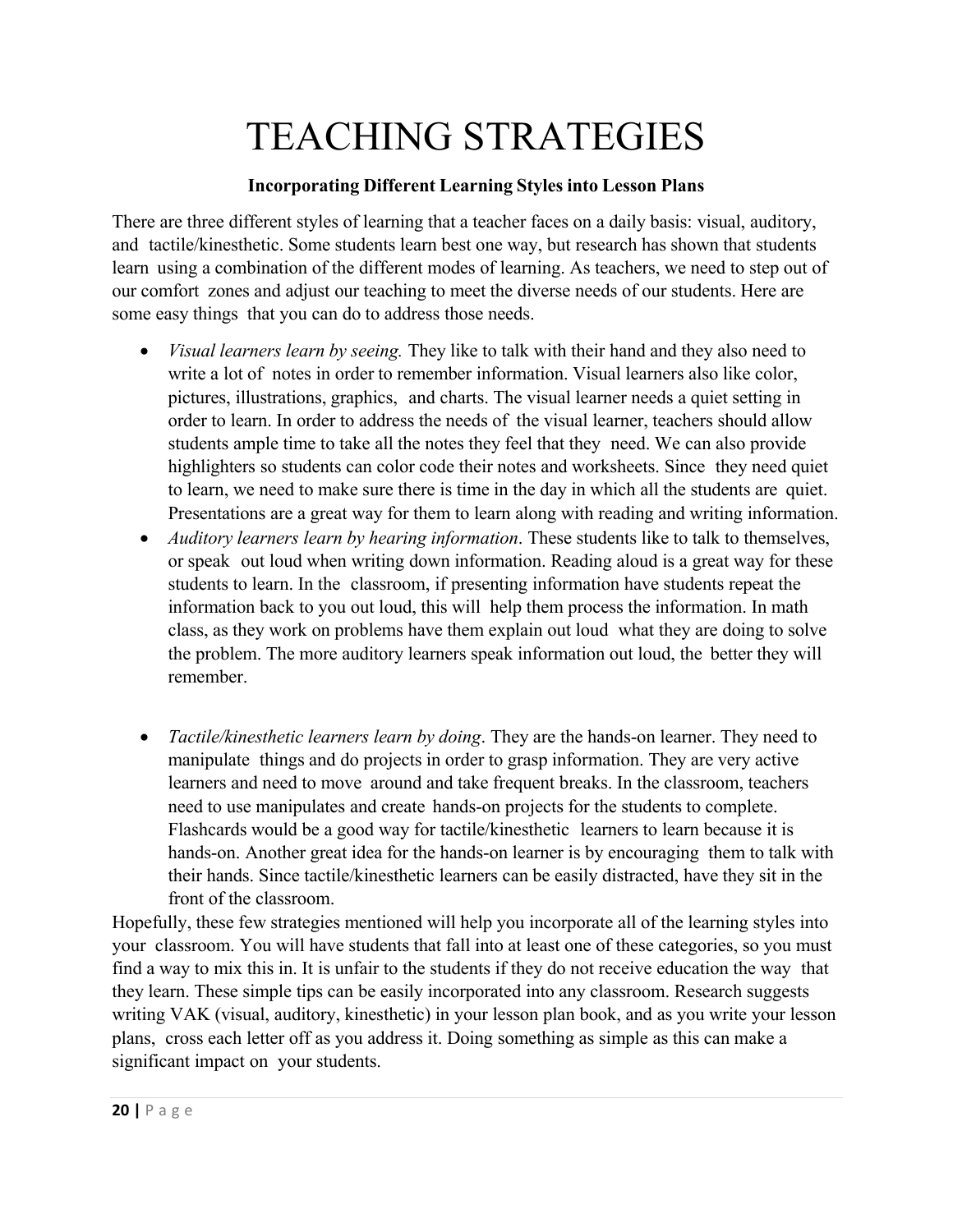# **CHARACTERISTICS OF EFFECTIVE TEACHING**

#### **The Ability to Motivate**

What moves us into action? What drives us to succeed? Motivation is an important part of the learning process. When students are motivated, there are fewer behavior problems.

Teachers at the high school level sometimes encounter students who arrive with negative attitudes based on prior experience. It is particularly important, therefore, to help students replace their preconceptions with a new enthusiasm for learning. What drives a student to succeed can be personal and individual, but there are also a number of conditions that you can create to raise student motivation levels. Let's look at some of the major motivators that determine student achievement.

#### **Strategies for Motivating the High School Student**

- *Personal Involvement.* What meaning does the learning have for students? How is it relevant? Why should they be interested in the concepts and ideas?
- *A Positive Environment.* You, the teacher, set the tone. Your lab/shop is one in which all students and staff are respected. Your demeanor, attitude and body language all create an environment conducive to learning.
- *Security*. When students have concerns about being harassed or humiliated they become anxious and defensive. When students feel safe they can focus on learning.
- *Minimize Fear.* When students are fearful they are less likely to take good risks and attempt new learning.
- *Teacher Approval.* Show that you are pleased, that you care, and that you are invested in teaching.
- *Clarity.* If there are clear signals, students can make the effort. If there is confusion, students will shut down. Communicate clearly and listen carefully to student responses.
- *Pleasure.* Is it fun? Is there humor? Your enthusiasm is contagious and your students will enjoy your class or lab.
- *Novelty*. Is there anything new in your teaching/learning strategies or is it just a repetition of the tried and true?
- *Success Seminars.* Everyone feels better when success is evident. The level and kind of success may vary, but the effect is the same. Share student success stories with the class, with other teachers and with parents.
- *Win/Win.* Teacher motivation is tied to student motivation. When students are successful, we succeed as well.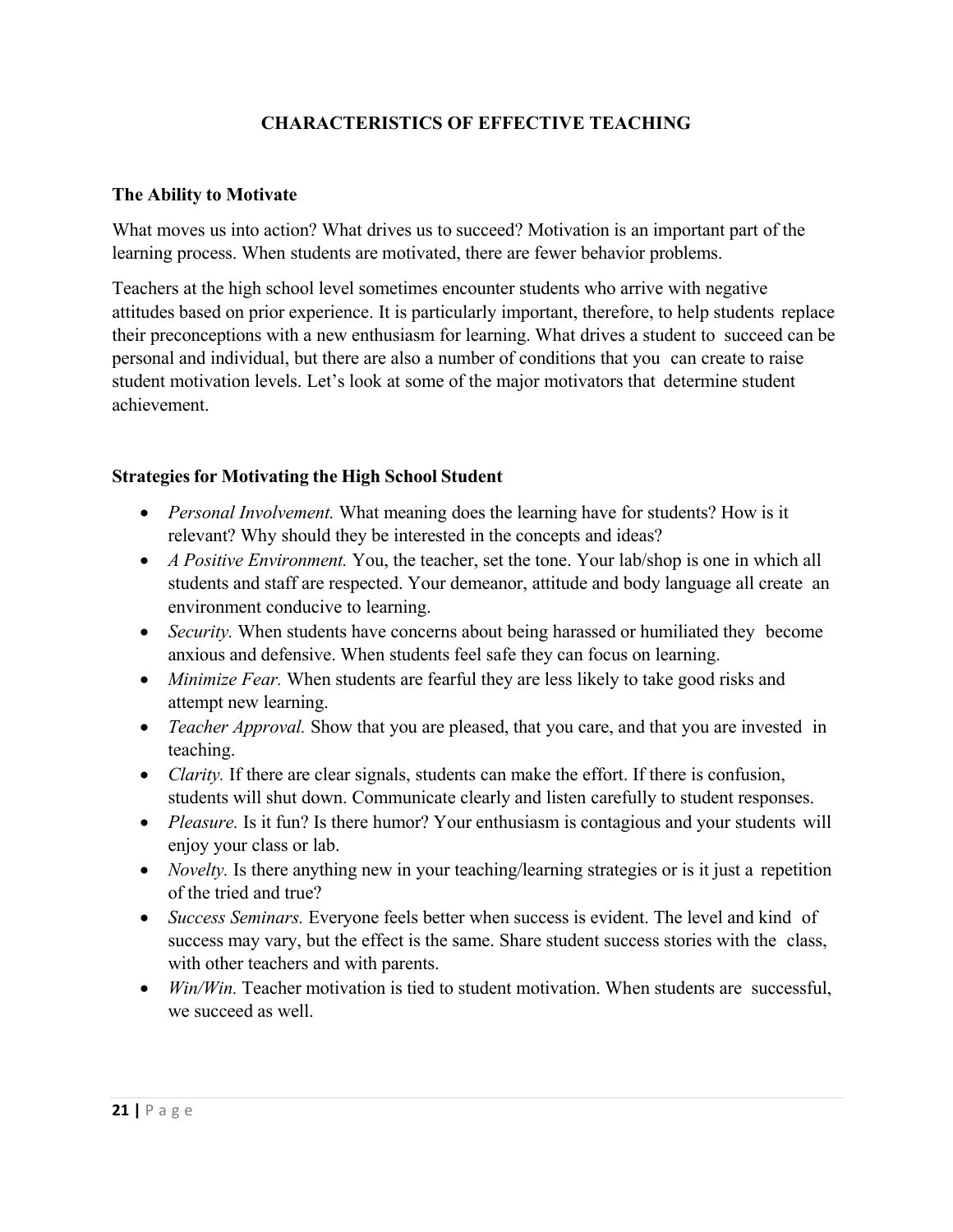#### **10 Proven Tips for Success**

- 1. Be in charge! If you're not, someone else will be. Aim to be a low key, centered and reasonable authority figure.
- 2. Be prepared! You've done your homework, and you're ready for the challenges of the first days of school.
- 3. Be proactive! You've planned for potential snags, and organized yourself accordingly. You recognize a problem before it becomes an emergency.
- 4. Manage time well. You know the schedule, and how your teaching time fits into the school day.
- 5. Be direct and honest about what you know or do not know. Students will respect your candor…"That's a great question and I truly do not know the answer, perhaps you could help me out by doing a little research to find the answer?"
- 6. Know your audience. High expectations are individual, and should challenge rather than frustrate.
- 7. Enforce rules with respect for individual students. You are clear and consistent so that students aren't guessing about what's acceptable.
- 8. Have a balance between ritual and novelty. Students know that the day is organized in a particular way, but there is variety in activities and lessons.
- 9. Know your building and how to locate resources.
- 10. Have a professional demeanor. You look and act the part of a caring and reasonable role model.

# **Using Academic Integration Strategies to Get Unmotivated Students Working**

- Have students write something every day!
- Complete a time card
- Describe the lab, classroom activity or technical task worked on that day
- Exit slips
- Journals
- Complete job repair tickets
- Textbook chapter summary
- Internet "scavenger hunts"
- Describing a task to a classmate
- Write a response to the days lesson or task as an opinion piece

*However, it is vital you provide ongoing and timely feedback. Give students points for all completed work…even if, for example, there are no right or wrong answers.*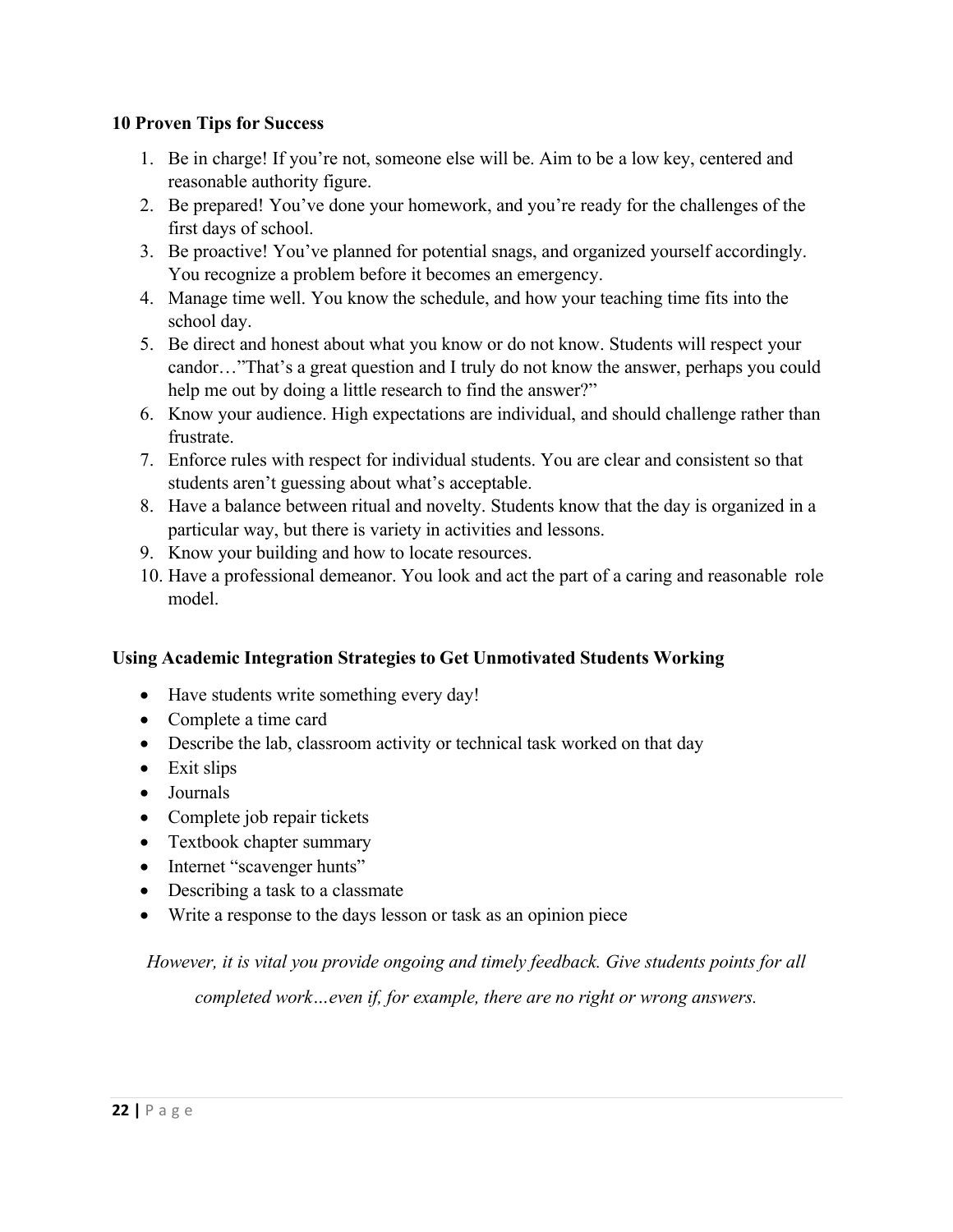#### **Integrate Rigorous, Relevant Math that is Relevant to Technical Tasks**

- There are many CTE math integration strategies available for you to use. For example: PDE/BCTE Math "T-Charts"
- Incorporating Language Art components into your CTE lesson
- PDE SAS Web site

# **What I Know, What I Think I Know, What I Want to Know…**

Have students fold a piece of paper in thirds. In the first column, write what you know about a topic. In the second column, write what you think you know about a topic. In the third column, write what you want to know about a topic. You can also do this exercise on the board

#### **Current events or quotes**...

Place a quote or a headline on the board. Have students reflect on the quote in a journal, notebook, or discuss it in class.

#### **Incomplete sentences...**

Write out sentence stems and have students complete them. This can be content driven or statements like the following:

- $\bullet$  I realize that...
- I'm surprised that...
- I am disappointed that...
- I could change if...

#### **Stump the Teacher…**

The class comes up with questions for the teacher on the topic/unit of study. The teacher gives the answer (may or may not be correct). The class has to decide if the teacher's answer is correct. If the students decide correctly, they get a prize

#### **Question Mark...**

On a large poster board or piece of paper, draw a huge question mark. Have the class brainstorm what they know and place it in the "dot" part of the question mark. Next, have them brainstorm questions and write them in the "question mark" area. At the end of the unit, go back to the question mark, and review the question

#### **Word Splash…**

Write a word on the board. Have students come up and write the first thing they think of when they see/hear that word. You may want to remind students of discipline codes, including no vulgar or inappropriate language

#### **Vocab Bingo…**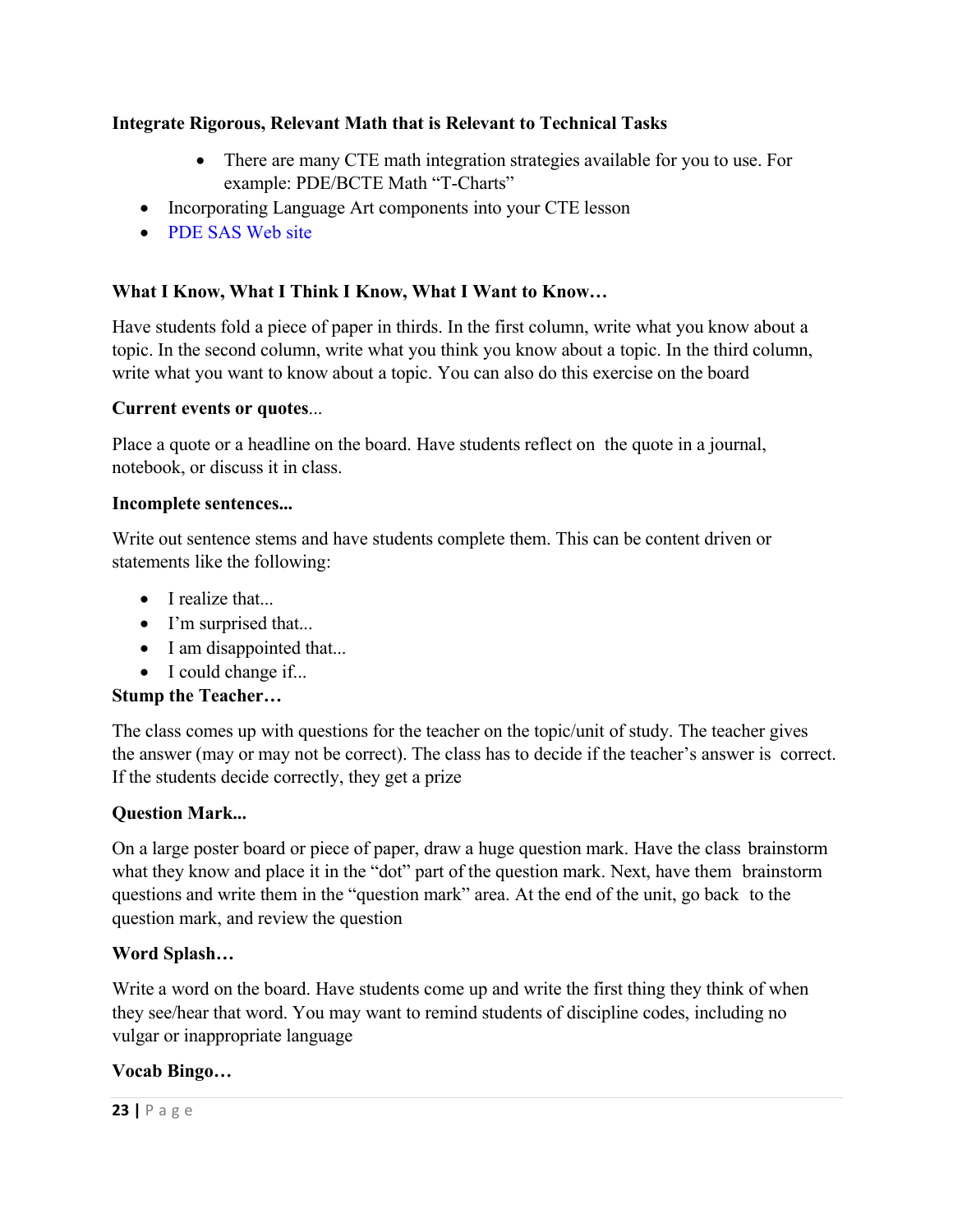Using a "Bingo" card, have students randomly fill in all the blanks with technical terms from the textbook chapter review, works bank or other vocabulary list (the list should have at least 30 words). Call out the words randomly. When bingo is called that person must define all the technical terms of the words that made bingo. If they can do this, they receive a prize (a homework pass or healthy snack). If they cannot define all the terms, start over! This is a great reinforcing exercise that is also a life-saver after an assembly or fire drill and there is only 15 minutes left in the session—just enough time for a new teacher to lose control of the classroom setting.

#### **Math Integration…The PDE Math T-Charts**

T charts "bridge the gap" between CTE and math and can be used by both math and CTE teachers. This resource consists of three components: a T-chart, a script, and practice problems. Each T-chart will demonstrate how a CTE teacher teaches the concept covered by the eligible content and how a math teacher teaches the same concept. For instance, a carpentry instructor teaches how to determine the pitch of a roof. A math teacher teaches how to calculate slope. The T-chart will compare the two and identify the vocabulary associated with the concept. The script that accompanies the T-chart will help the teacher bridge the gap between the two by comparing similarities and differences between the two approaches and identifying common mistakes made by students. The practice problems will be set up so that three problems are in context, three are generic applications, and three are in plain math language.

# **Assigning Meaningful Homework Assignments**

Research shows that, under the right conditions, homework can be a useful tool for increasing student achievement. What, then, does a new vocational-technical teacher need to know about homework?

- BENEFITS. Homework helps reinforce work done in school and gives the teacher a better idea of students' strengths, weaknesses, and mastery levels. It also encourages students to work independently.
- POLICIES. Teachers need to have a homework policy that is consistent and communicated. Students will need to know how much homework is worth and how much and how often it will be assigned.
- RELEVANCE. Homework must be meaningful to students. They must understand the purpose, and it should be aligned with the skills they are developing. It should never be perceived as busywork.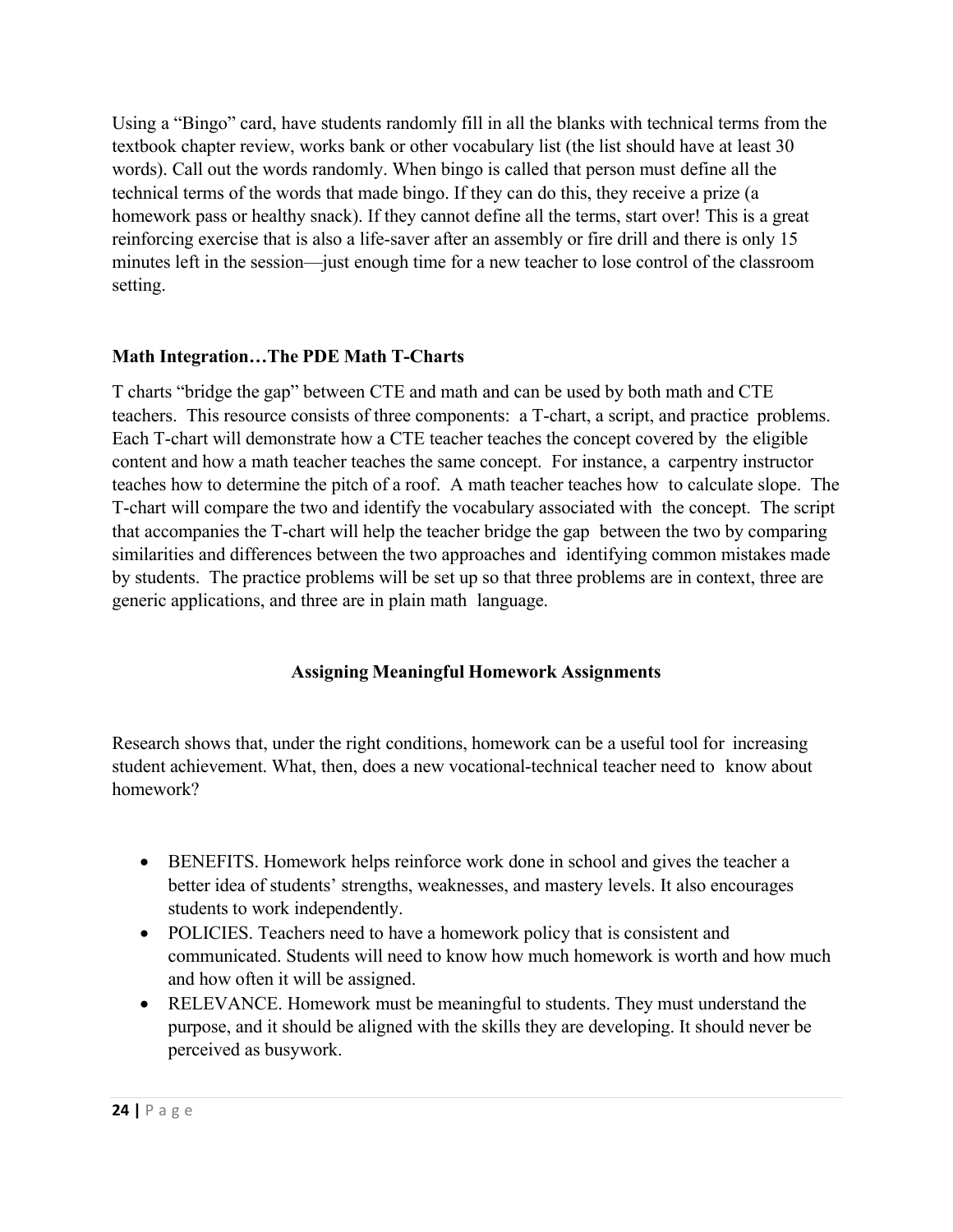- VARIETY. It is crucial to vary homework assignments as much as possible to avoid the 'homework rut.'
- REVIEW AND GRADING. If homework was necessary to assign, it is essential to review and discuss when students submit it. It should be graded and returned promptly.

When homework is well integrated into the teaching and learning process, it can enhance skill and personal development.

# **Writing Effective Assignments**

Learning has nothing to do with what the teacher COVERS. Learning has to do with what the student ACCOMPLISHES. In a significant assignment, the students are told at the beginning of the assignment what they are to accomplish at the end of the lesson. Thus, if the students know what they are to learn, they increase their chances of learning. The effective teacher knows the procedure for writing an assignment.

# **Writing Effective Tests**

The primary reason for giving a test is to determine if students have accomplished the criteria of the assignment. The criteria govern what questions and how many are to be written for a test. The criteria also govern:

1) What students turn in for homework

2) How the teacher writes the test.

If the student masters a task, give the student enrichment (not more) work or ask the student to help other students in a cooperative model. If the student does not master the task, give the student remediation or corrective help.

#### **Grading Effectively**

Grading on the curve is the worst thing that can be done to a group of students. Grading on the curve gives you rank order; it tells you nothing about achievement. The effective teacher does not grade on the curve. A student earns a grade based on percentage mastery of the criteria.

The role of a teacher is not to grade a student. The primary role of the teacher is to help every student reach the highest possible level of achievement.

*The Ineffective teacher:*

- Covers chapters
- Finds busy work for the students

*The Effective Teacher:* 

- Have the students learn towards a set of criteria
- Teaches to the performance of those criteria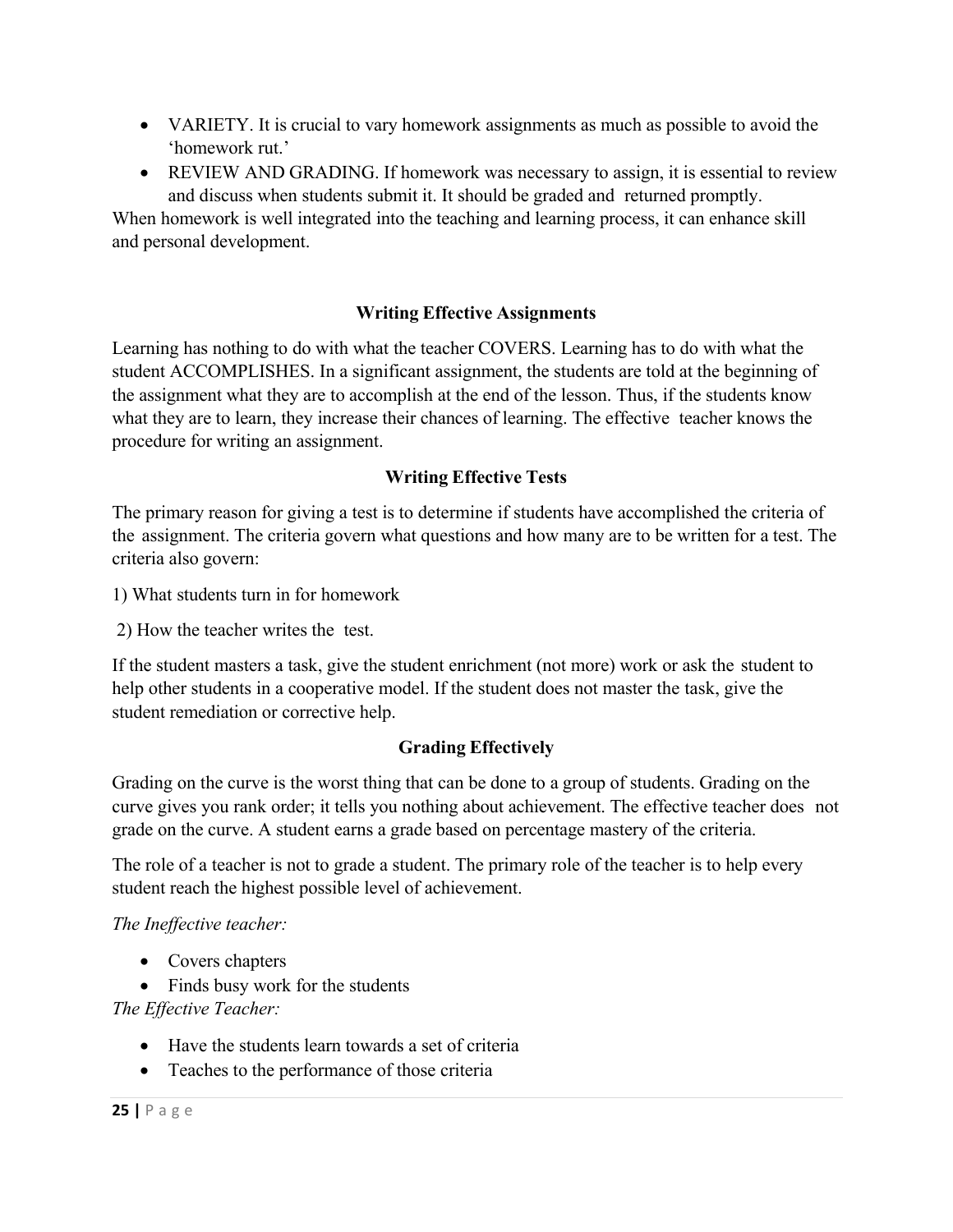# **Rubrics for Grading**

A rubric is an excellent tool for teachers because it is a simple way to set up grading criteria for assignments. Not only is this tool useful for teachers, but it is also helpful for students as well. A rubric defines in writing what is expected of the student to get a particular grade on an assignment.

A good rubric also describes levels of quality for each of the criteria. These performance levels may be written as different ratings (e.g., Excellent, Good, Needs Improvement) or as numerical scores (e.g., 4, 3, 2, 1). Under mechanics, for example, the rubric might define the lowest level of performance as "7-10 misspellings, grammar, and punctuation errors," and the highest level as "all words are spelled correctly; your work shows that you understand the subject-verb agreement when to make words possessive, and how to use commas, semicolons and periods."

Rubrics help students and teachers define "quality."

When students use rubrics regularly to judge their work, they begin to accept more responsibility for the end product. It cuts down on the "am I done yet?" questions.

Rubrics reduce the time teachers spend grading student work and make it easier for teachers to explain to students why they got the grade they did and what they can do to improve.

Parents usually like the rubrics concept once they understand it, and they find rubrics useful when helping with homework. As one teacher says: "They know exactly what their child needs to do to be successful."

There are many advantages to using rubrics:

- Teachers can increase their direct instruction quality by providing focus, emphasis, and attention to precise details as a model for students.
- Students have explicit guidelines regarding teacher expectations.
- Students can use rubrics as a tool to develop their abilities.
- Teachers can reuse rubrics for various activities.

A good teacher not only uses assessment scores to determine a grade, but they should also use them to measure what students learned, and more importantly, *UNDERSTOOD.* If students do poorly, was it because they did not learn what was taught? If so, the instructor needs to look at his or her curriculum delivery methodology. Assessment scores are a two-way street: they measure learning, but they also measure teachers.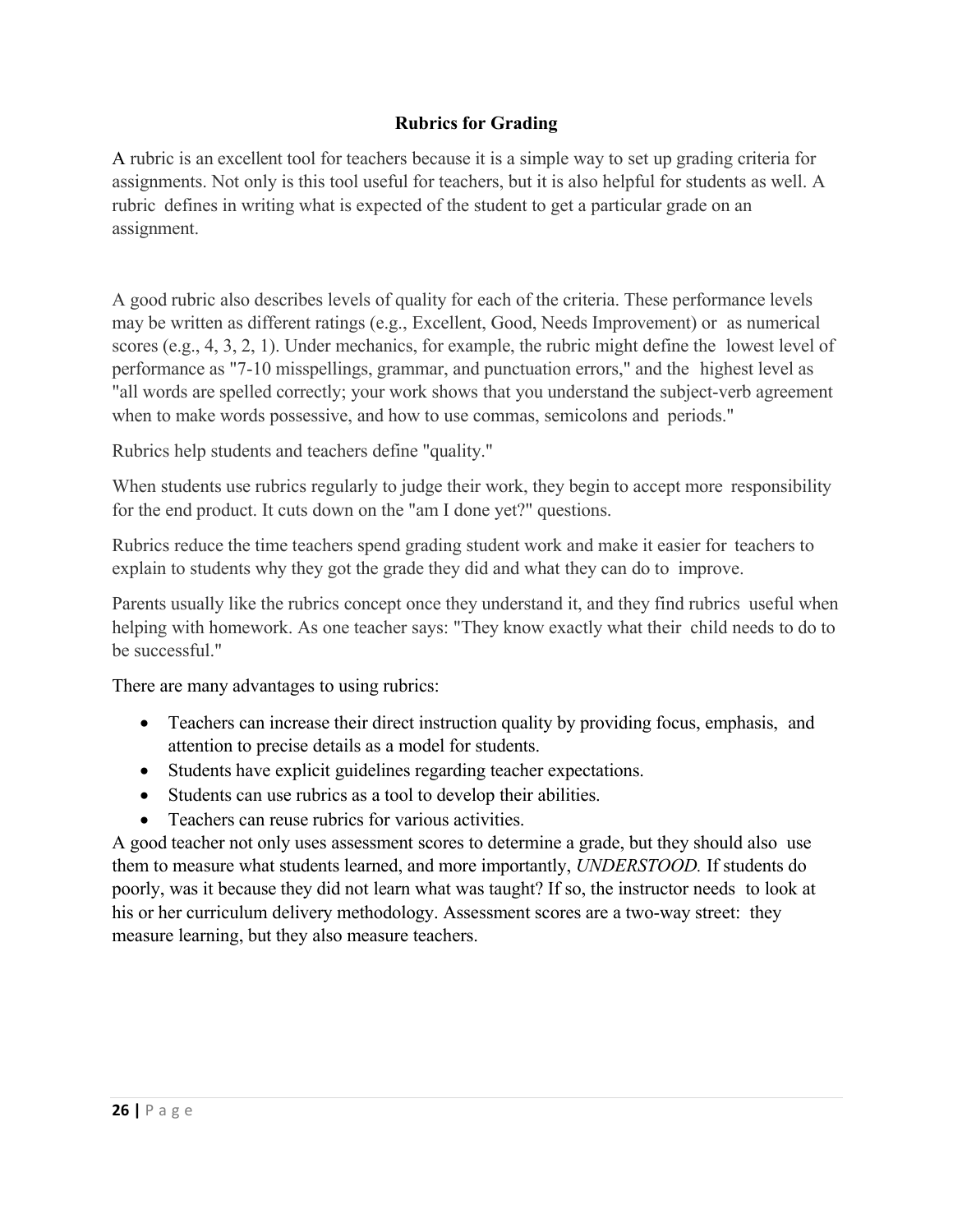# **Behavior and Discipline Guidance**

Suggestions for Reducing Behavior Issues

As has been previously stated, the best way to avoid behavior issues is to manage your lab/shop or classroom well. Being organized and proactive will eliminate most discipline problems. Even in the best learning environments, however, behavior problems will occur. As with other classroom management strategies, it is best to have an effective plan and system to deal with various situations that may arise. There are many experts and many models, but they share some common themes:

- 1. RULES. Students need to know what they are. Post them so they are visible. Your list should be short. *Focus on what you consider essential or joint issues*. Your mentor can help you with this.
- 2. CONSEQUENCES. Identify what will happen due to certain behaviors: warning, detention, parental call, referral to the office, etc.
- 3. SCHOOLWIDE CONSISTENCY. Whatever your system is, it should support the schoolwide policies and the student handbook rules.

The following conditions determine significant interaction when conflicts and negative emotions surface.

- 1. CUES. Make eye contact with the student, place a name on the board, and continue to teach when possible.
- 2. NEUTRALIZE EMOTIONS. If an issue needs to be addressed, refuse to take student behavior and avoid excessive emotion and confrontation personally.
- 3. DEFUSE THE SITUATION. Take a deep breath, talk to yourself internally, and avoid threats.
- 4. REFUSE TO BE DRAWN INTO AN ARGUMENT
- 5. FOCUS ON BEHAVIOR. If possible, separate the student from the rest of the class to address the behavior and the consequences.
- 6. RESOLUTION. Regardless of the infraction, the behavior should be an opportunity to reflect, problem-solve, learn, and move on. Listen to the student and give critical feedback. Allow the student to redeem him or herself and leave on a positive note.

Finally, in a well-managed classroom or lab/shop, students who exhibit behavior problems at the high school level sometimes have a history of behavior issues. If you suspect that may be the case, check with special education personnel. If the behaviors seem particularly disturbing, speak with your Director. Identify behaviors, look for patterns, and act on your observations. It may be necessary to devise a behavior plan that involves a team to manage the student consistently.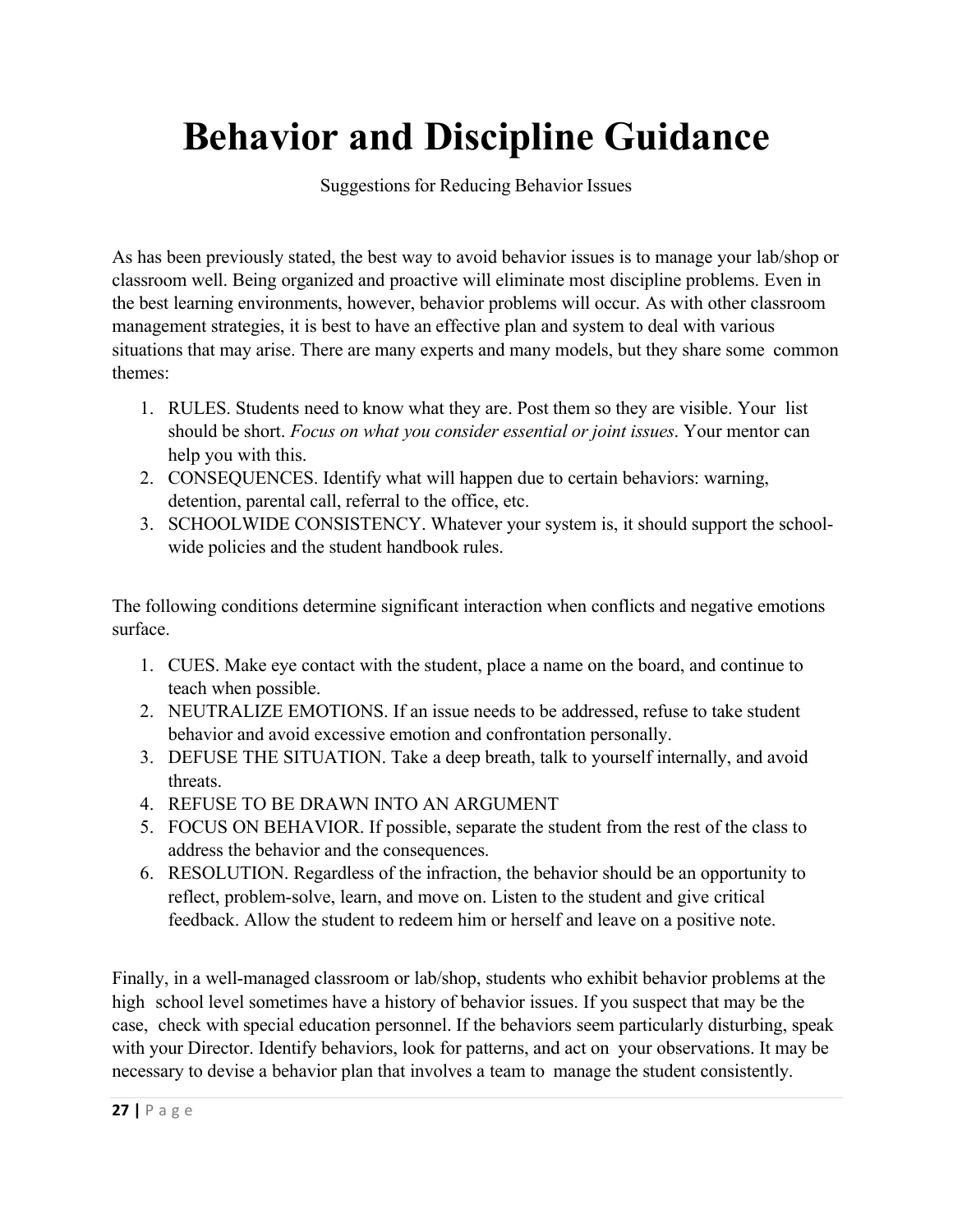#### **Common Behavior Issues, Their Causes, and Possible Solutions**

Many standard behavior issues need to be addressed, which sometimes seem beyond our control. Let us look at what they are, why they occur, and how you can handle them. If you suspect any type of abuse (physical, mental, sexual, substance, or alcohol) or health issue, you are legally responsible for reporting your suspicions and referring the student to the SAP Team.

# **TARDINESS AND ABSENTEEISM**

- The problem: They disrupt the learning process, and students miss essential information.
- Possible causes: avoidance, attention-getting.
- Results: They set a negative tone and encourage a negative work ethic.
- Your solution: Keep good records, communicate clearly with the student, staff, and family, and enforce consequences.

# **SUBSTANCE ABUSE**

- The problem: Mixed messages from the media and society, coupled with students' desire to experiment and gain status.
- Possible causes: Personal issues, students' social circle, family history, and availability.
- Results: Destructive behavior, students not 'school ready.'
- Your solution: Inform students of school policy. Be alert to students for cues, times, and patterns.

#### **BULLYING AND HARASSMENT**

- The problem: Verbal and physical abuse interfere with student functioning and create a hostile learning environment
- Possible causes: Learned behavior, frustration, revenge, and need for power or control.
- Results: The perpetrator continues to use destructive means to deal with issues. The victim feels unsafe and powerless to deal with the situation.
- Your solution: Act rather than ignore. Have both parties write what occurred. Follow school policy. If patterns emerge, refer students to support staff.

#### **FIGHTING**

- The problem: Students see fighting as an acceptable method to solve the conflict.
- Possible causes: Glorification of violence in the media, lack of training in a family environment that encourages violence as a reasonable problem-solving method.
- Results: There is a disruption of the learning environment, and school-wide safety issues emerge. Students and staff face potential legal ramifications.
- Your solution: Listen to rumors and conflict both in and out of class. Provide a visible adult presence in strategic locations: hallways, the cafeteria, etc. Act on information and communicate with staff regarding peer mediation and conflict resolution.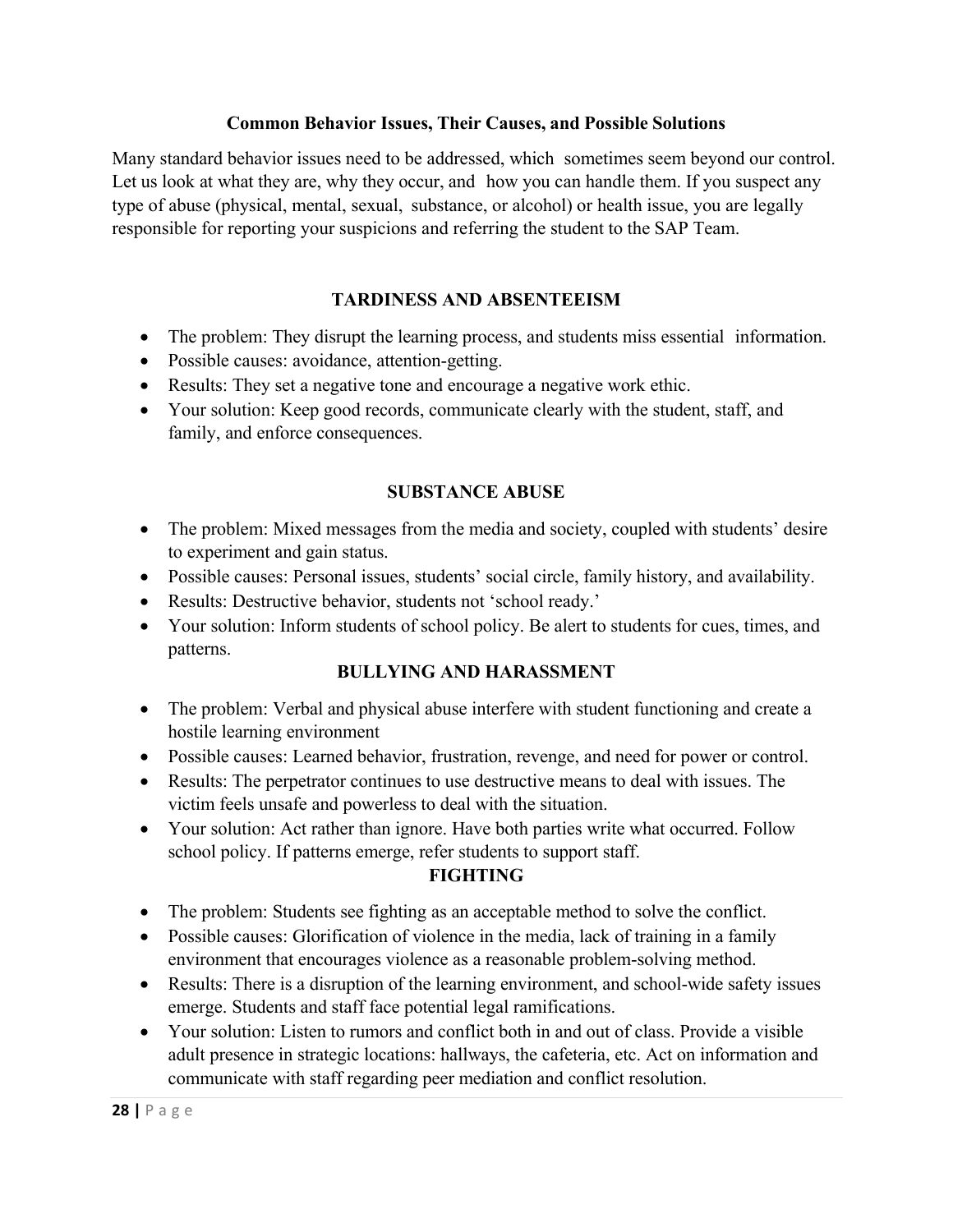#### **Ways to Avoid Negative Interactions with Students**

A common problem with new teachers is language and behavior that makes a problem or potential problem worse.

Do not…

- Use deals or threats to achieve satisfactory behavior
- Accuse a suspected wrongdoer based on previous behavior
- Ridicule a student's dress or behavior
- Pass your discipline problems too quickly onto someone else to solve
- Get into a "yes you will" contest with students who are "deifiers."
- Raise your voice or argue with students.
- Threaten a student in any way
- Associate with other teachers that have a negative attitude towards their job or their work

Use any of the following statements with students under any circumstances:

- Shut up
- You will never amount to anything
- You are just like your brother
- Get out of here
- I have had it with you
- What is wrong with you?
- What are you stupid?

And so on and so on..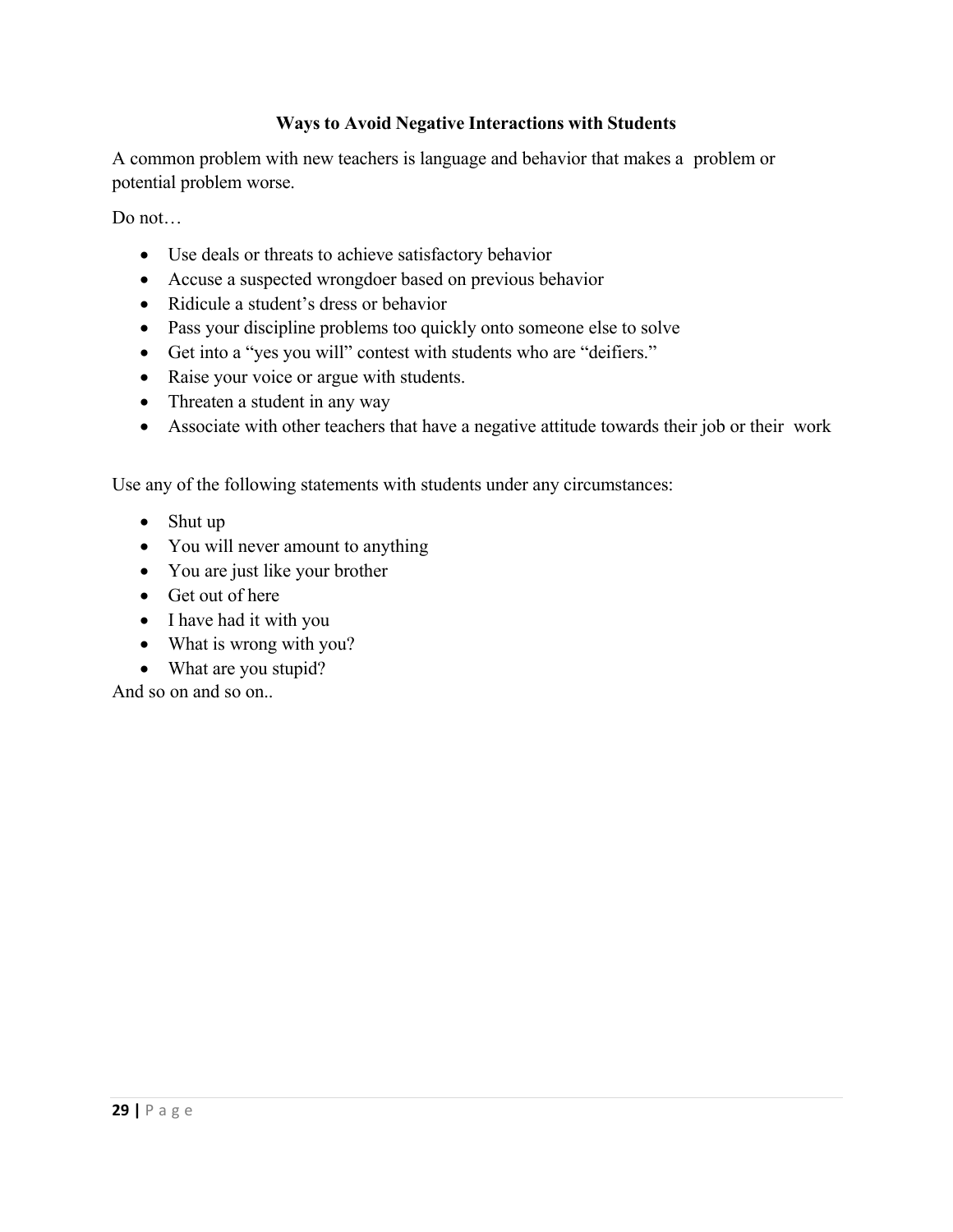# **LAWS AND REGULATIONS**

Laws and regulations continue to be made and modified to advance and protect the rights of *members of our society, including students and parents/guardians. In public education, a focus is placed on equal opportunity and equal protection. Specific legal references for new teachers are provided below. Whenever a concern arises that is related even remotely to laws and regulations; teachers should discuss the issue with a school administrator. Laws and regulations are subject to change; thus, it is recommended that they be researched regularly.* 

# **TITLE VI of the Civil Rights Act of 1964 (Federal Law)**

Title VI of the Civil Rights Act of 1964 prohibits discrimination based on race, color, or national origin. This law has and will continue to have a significant impact on public education.

# **TITLE IX of the Education Amendments of 1972 (Federal Law)**

This law extends civil rights protections based on gender to individuals. It provides that no person shall be excluded from or discriminated against in admission to a public school or any town or obtain the advantages, privileges, and courses of study of such public school based on race, color, sex, religion, or national origin. No person in the United States shall, based on sex, be excluded from participation in, be denied the benefits of, or be subjected to discrimination under any education program or activity receiving federal financial assistance.

Title IX legislation addresses sexual harassment. Educators must understand these terms and be very sensitive to what constitutes a sexual harassment complaint.

What is Sexual Harassment?

Sexual harassment of students is a real and severe problem in education at all levels, including elementary and secondary schools and colleges and universities. It can affect any student, regardless of sex, race, or age. Sexual harassment can threaten a student's physical or emotional well-being, influence how well a student does in school, and make it difficult for a student to achieve their career goals.

Sexual harassment can take two forms: quid pro quo and hostile environment.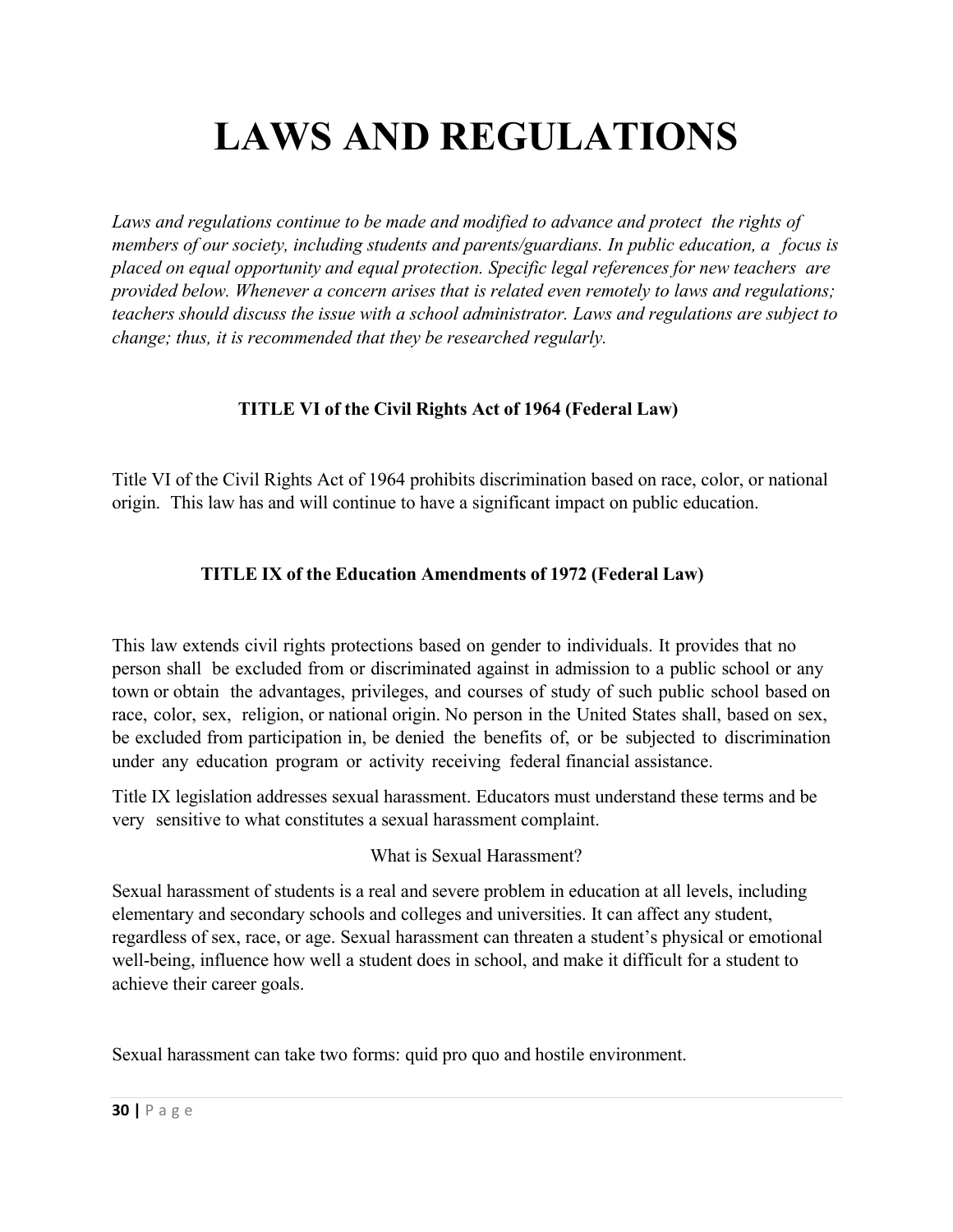Quid pro quo harassment occurs when a school employee causes a student to believe that they must submit to unwelcome sexual conduct to participate in a school program or activity. It can also occur when an employee causes a student to believe that the employee will make an educational decision based on whether or not the student submits to unwelcome sexual conduct. For example, when a teacher threatens to fail a student unless the student agrees to date the teacher, it is quid pro quo harassment.

Hostile environment harassment occurs when unwelcome conduct of a sexual nature is so severe, persistent, or pervasive that it affects a student's ability to participate in or benefit from an education program or activity or creates an intimidating, threatening, or abusive educational environment. A school employee, another student, or even someone visiting the school, such as a student or employee from another school, can create a hostile environment.

Regardless of which type of harassment occurs, a school must take immediate and appropriate steps to stop it and prevent it from happening again. The judgment and common sense of the teachers and administrators are essential elements of any response.

# **The Rehabilitation Act of 1973 (P.L. 93-112) "Section 504" (Federal Law)**

As part of the Rehabilitation Act of 1973, Section 504 became the first federal civil rights law to protect individuals with disabilities' rights. Section 504 provides that: "no otherwise handicapped individual in the United States shall, solely because of his/her handicap, be excluded from participation in, be denied the benefits of, or be subjected to discrimination under any program or activity receiving federal financial assistance."

The federal government prohibits discrimination against individuals with disabilities within programs and activities receiving federal financial assistance, including public schools.

Students who have a physical or mental impairment that substantially limits one or more of their major life activities are protected. Most schools require a recent diagnosis by a physician or clinician. Those who have disabilities, such as orthopedic impairments or medical conditions such as hepatitis but do not qualify for special education services, are included.

A 504 plan states the disability and its effect on a significant life activity (learning is a major life activity). The plan lists a series of accommodations that the school will provide in order for the student to benefit from the full range of programs and activities that the school provides.

Examples of accommodations include *time requirements for testing, learning aids such as electronic devices, software, preferential seating, and extra time for passing between classes.*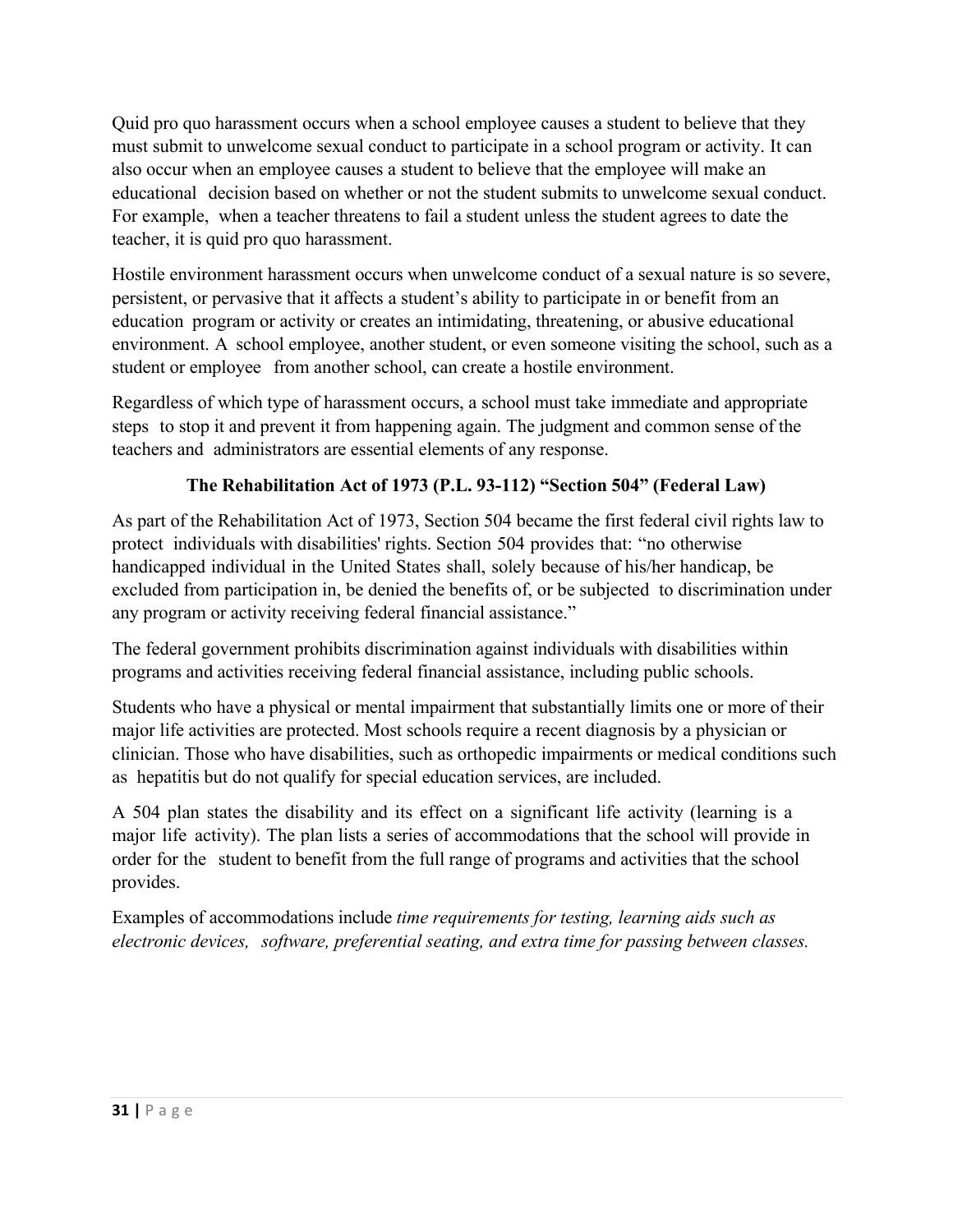### **Americans with Disabilities Act, 1990 (Federal Law)**

In 1990, the Americans with Disabilities Act (ADA) was passed, giving full civil rights to all individuals with disabilities. It extends Section 504 by prohibiting discrimination in public and private sector services and telecommunications. For students with disabilities, the ADA prohibits discrimination and extends the right to access all educational programs and services whether or not the school receives federal funding.

# **Carl D. Perkins Vocational- Technical Education Act (P.L. 105-332 (Federal Law)**

This federal law provides significant funding to school districts and public two-year colleges for programs that meet the law's vocational and technical education definition.

# **Individuals with Disabilities Education Improvement Act (IDEA) (Federal Law)**

IDEA is the federal law addressing educating individuals with disabilities. Some key pieces include:

- Ensuring that students with disabilities are included in accountability systems.
- Reducing the special education paperwork by deleting short-term objectives and benchmarks from Individual Education Programs (IEP) (except for students who take alternate assessments).
- Establishing methods to reduce the number of students from culturally and linguistically diverse backgrounds that are inappropriately placed in special education.
- Ensuring the discipline provisions for students with disabilities continue to protect these students' rights to a free, appropriate public education.
- Providing funding for professional development for special educators.

# **No Child Left Behind (NCLB) ACT (Federal Law)**

The No Child Left Behind Act of 2001 may represent the most significant change in public education's federal regulation over the last 30 years. The statute affects schools (including vocational-technical schools and programs) in many ways. Its requirements fall into roughly four areas:

- Testing and accountability
- Employment and hiring practices
- Choices for parents/guardians
- Miscellaneous provisions
- Employment and Hiring Practices

No Child Left Behind (NCLB) places significant and wide-ranging requirements on local school districts' employment and hiring practices.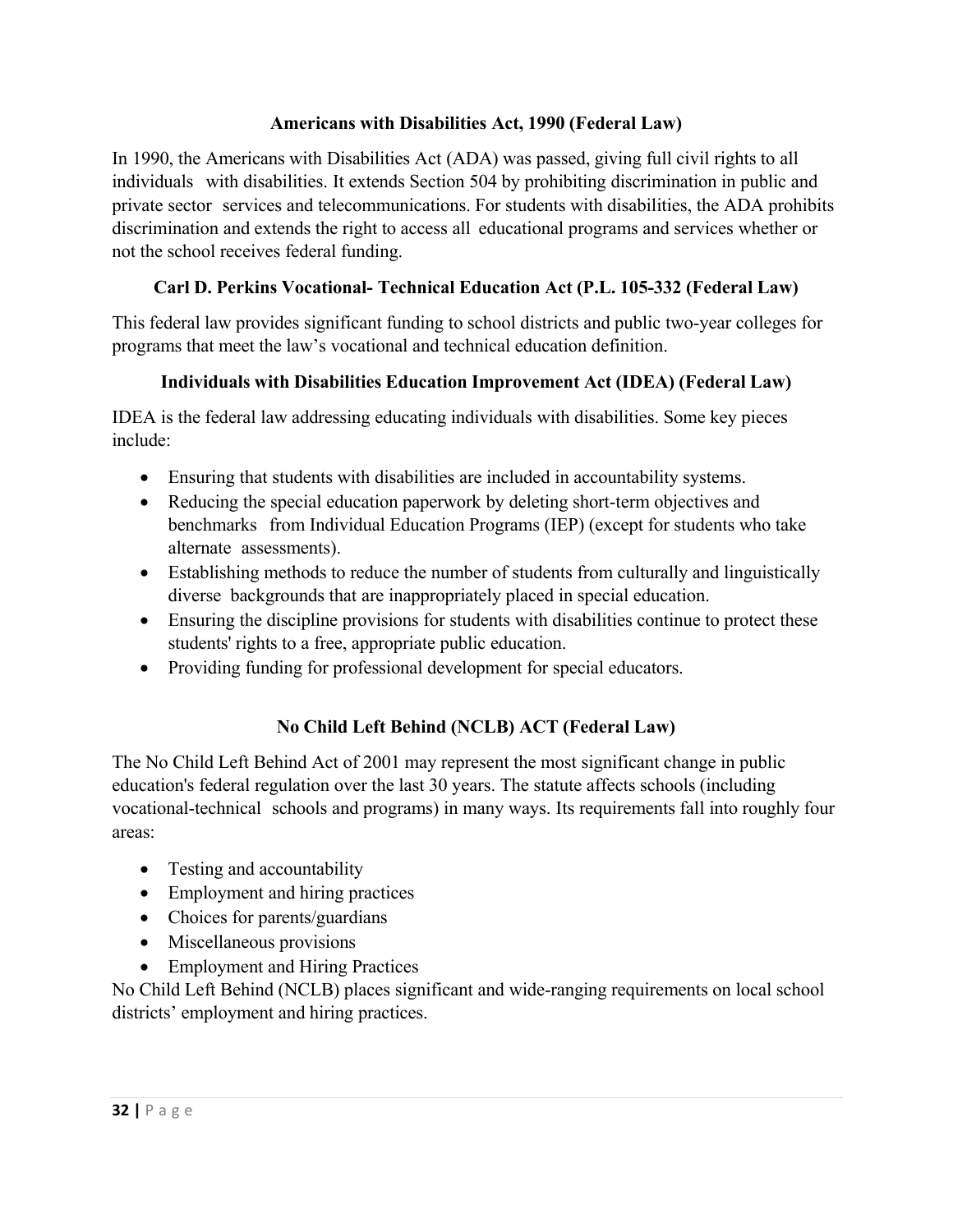#### *Choices for Parents/Guardians*

No Child Left Behind gives parents options for helping their children if they are enrolled in schools where student test scores fall below the state's identified "passing" grades. Schools receiving Title I funds must issue an annual Report Card to every parent, including information on teacher qualifications and school test results.

#### *School Choice for Safety*

States receiving NCLB funds must establish and implement a statewide policy allowing a student who attends a persistently dangerous public school or becomes a victim of a violent criminal offense while attending a different public school.

#### *Home Schools*

No Child Left Behind prohibits the federal government from exercising any control over home schools.

#### *Pupil Privacy*

NCLB requires local school districts to adopt student privacy policies in consultation with parents.

#### **Miscellaneous Provisions**

#### *Constitutionally Protected School Prayer*

To be eligible for funds under NCLB, a local school district must certify that it does not deny participation in constitutionally protected prayer.

#### *Boy Scouts*

If a school allows youth or community groups to meet in its facilities before or after school, it may not deny equal access to the Boys Scouts of America or any other group defined as a patriotic society.

#### *Sex Education*

NCLB expands the ban on using ESEA funds to operate a condom distribution program in schools and prohibits funds from going to programs that distribute any kind of contraceptives.

#### *Military Recruiters*

Under No Child Left Behind, local school districts receiving funds must, upon request, give military recruiters basic contact information (names, addresses, and telephone numbers) about high school students.

#### *Homeless Students*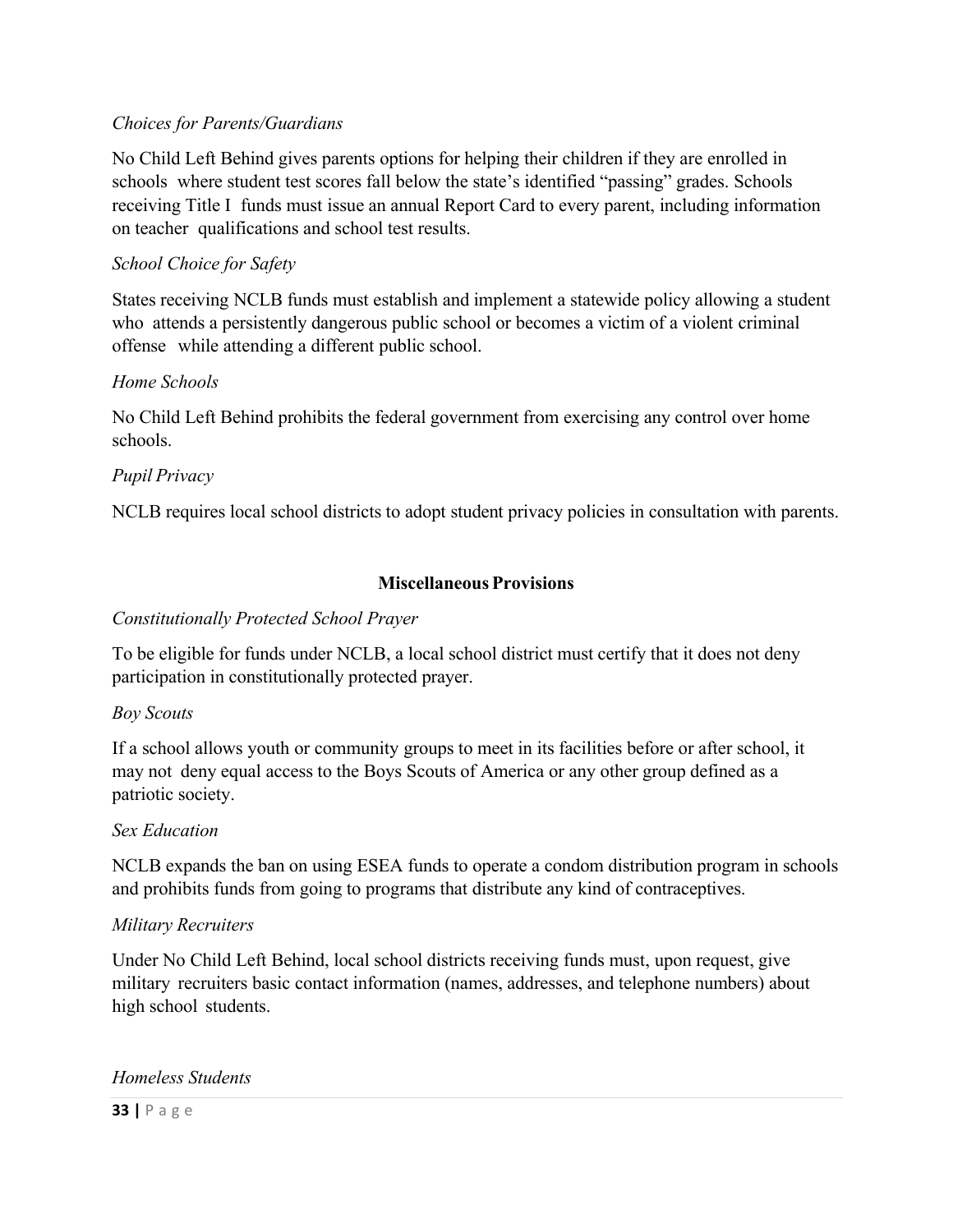No Child Left Behind underscores federal protections for homeless students. Simply put, local school districts may not discriminate against students because of their homelessness.

# *Ban on Indoor Smoking*

A section entitled Pro-children Act of 2001 prohibits federal, state, or local agencies from permitting smoking in indoor facilities owned or leased by school districts.

# *McKinney-Vento Homeless Assistance Act (Federal Law)*

The law's primary purpose is to provide continuity and necessary services to students who become homeless that will allow them to achieve the educational standards set for all children. The law reiterates that homeless students are to be permitted to participate in all the programs for which they are eligible.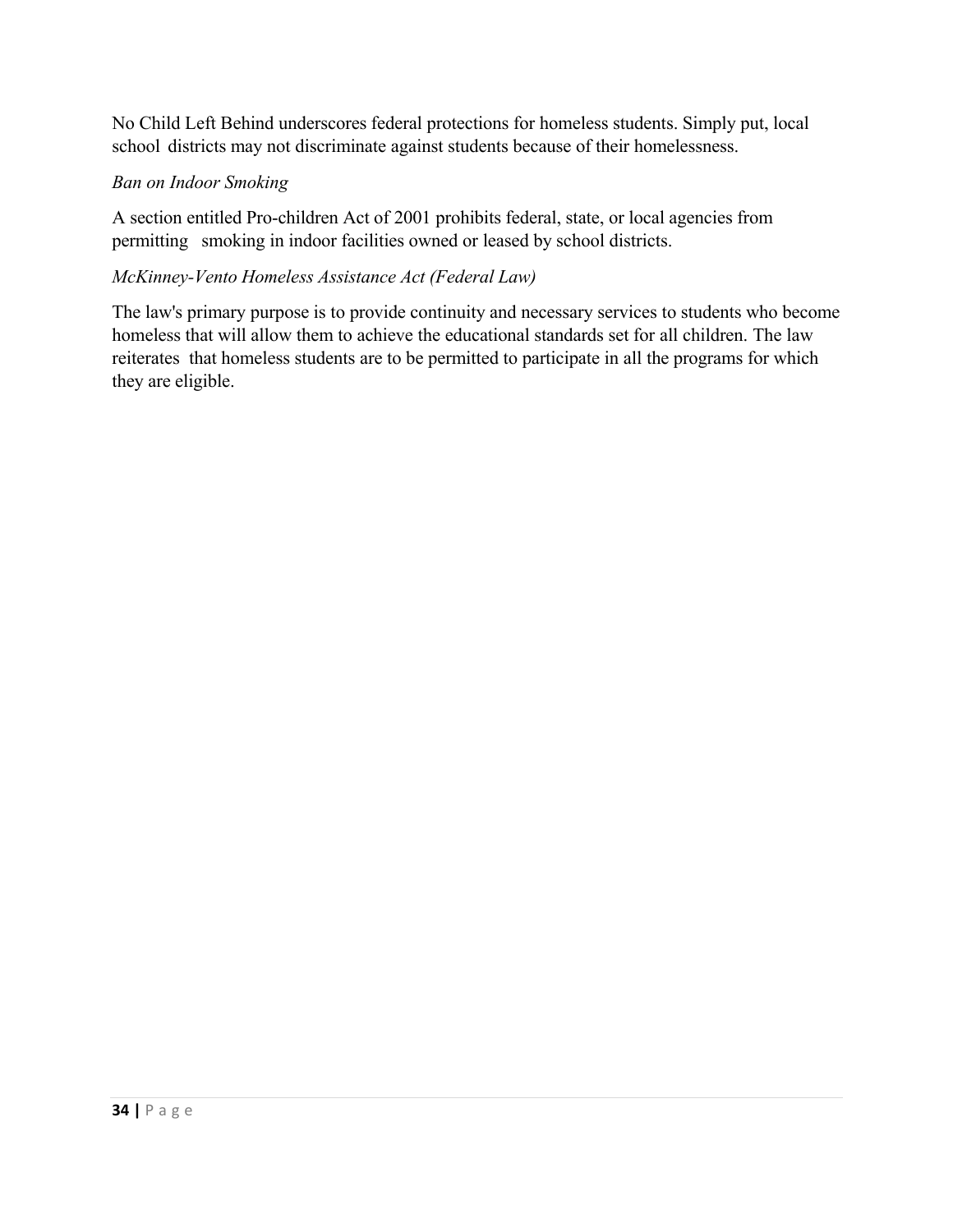# **PROFESSIONAL DEVELOPMENT**

# **COLLABORATING WITH COLLEAGUES**

Working effectively with colleagues is an essential part of a successful first year. To provide the best possible service to your students, you need to develop quality relationships with your fellow staff members. Many new teachers have genuine concerns about working with veteran faculty members. Here are some suggestions to enhance your relationships with your colleagues:

- COMMUNICATE. Learn the names of staff members early in the year. Respond to memos, phone messages, and emails promptly.
- USE YOUR EMOTIONAL INTELLIGENCE. Avoid getting caught up and hung up. In any organization, people have different points of view. Avoid egos and power struggles. When working with difficult staff members, stand up for yourself without being confrontational. Seek out positive and supportive staff.
- BOUNDARIES. Maintain a professional demeanor. Refuse to allow your personal life to spill into your workspace. Be mindful of appropriate information, and avoid gossip and rumors. When having a conversation about a student, keep the information confidential at all times.
- MEETINGS. Be on time. Listen. Have adequate and accurate information. Be clear, direct, and brief. Record essential information.
- ACTION VS. TALK. You will earn your colleagues' respect more through action than through talk. Do what you say you are going to do.
- ADD TO THE SCHOOL CULTURE AND CLIMATE. Have a 'can-do' attitude that tells your colleagues you are a team player. Add to morale by being a positive force on your staff.
- BE A BUILDER. Build relationships. Build teams. Build a better workplace by cooperating with your colleagues.

Your success as a new teacher will develop as you interact effectively with the faculty and staff. As you build relationships, you will begin to see yourself as an essential part of a team and earn a reputation as a dependable and resourceful